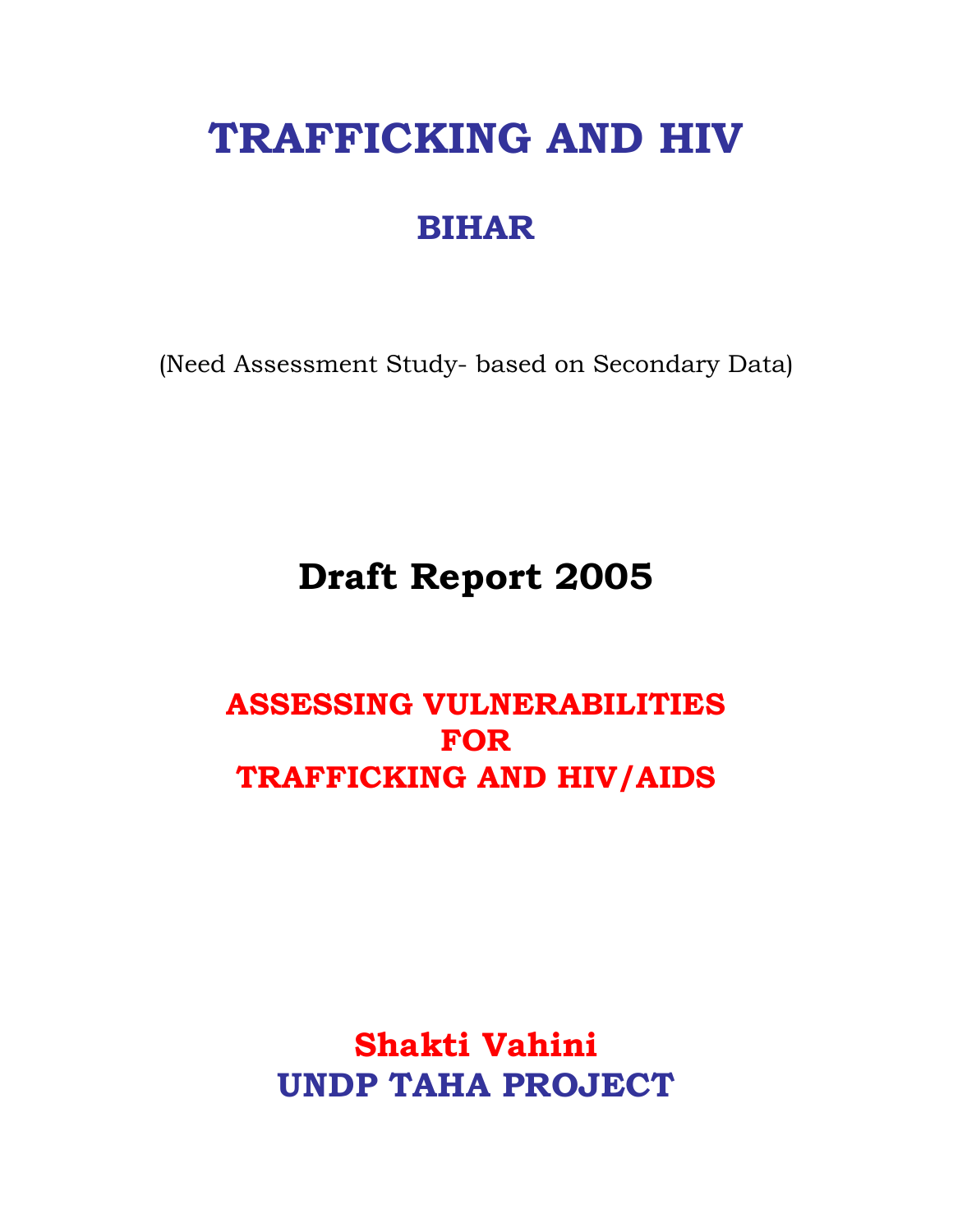

| <b>Bihar Administrative Structure</b> |        |  |  |  |  |
|---------------------------------------|--------|--|--|--|--|
| Divisions                             | 9      |  |  |  |  |
| <b>Districts</b>                      | 38     |  |  |  |  |
| Sub-Divisions                         | 101    |  |  |  |  |
| CD Blocks                             | 534    |  |  |  |  |
| Panchayats                            | 8,471  |  |  |  |  |
| Number of Revenue Villages            | 45,103 |  |  |  |  |
| Number of Urban Agglomerations        | q      |  |  |  |  |
| Number of Towns                       | 130    |  |  |  |  |
| Police Stations                       |        |  |  |  |  |
| Police Districts                      |        |  |  |  |  |

Source: Government of Bihar.

| <b>Key Statistics 2001</b>   |        |             |  |  |  |  |
|------------------------------|--------|-------------|--|--|--|--|
| Population                   |        | 8,28,78,796 |  |  |  |  |
| - Male                       |        | 4,31,53,964 |  |  |  |  |
| - Female                     |        | 3,97,24,832 |  |  |  |  |
| Population (0~6 Years Group) |        |             |  |  |  |  |
| - In Absolute Numbers        |        | 1,62,34,539 |  |  |  |  |
|                              | Male   | 83,75,532   |  |  |  |  |
|                              | Female | 78,59,007   |  |  |  |  |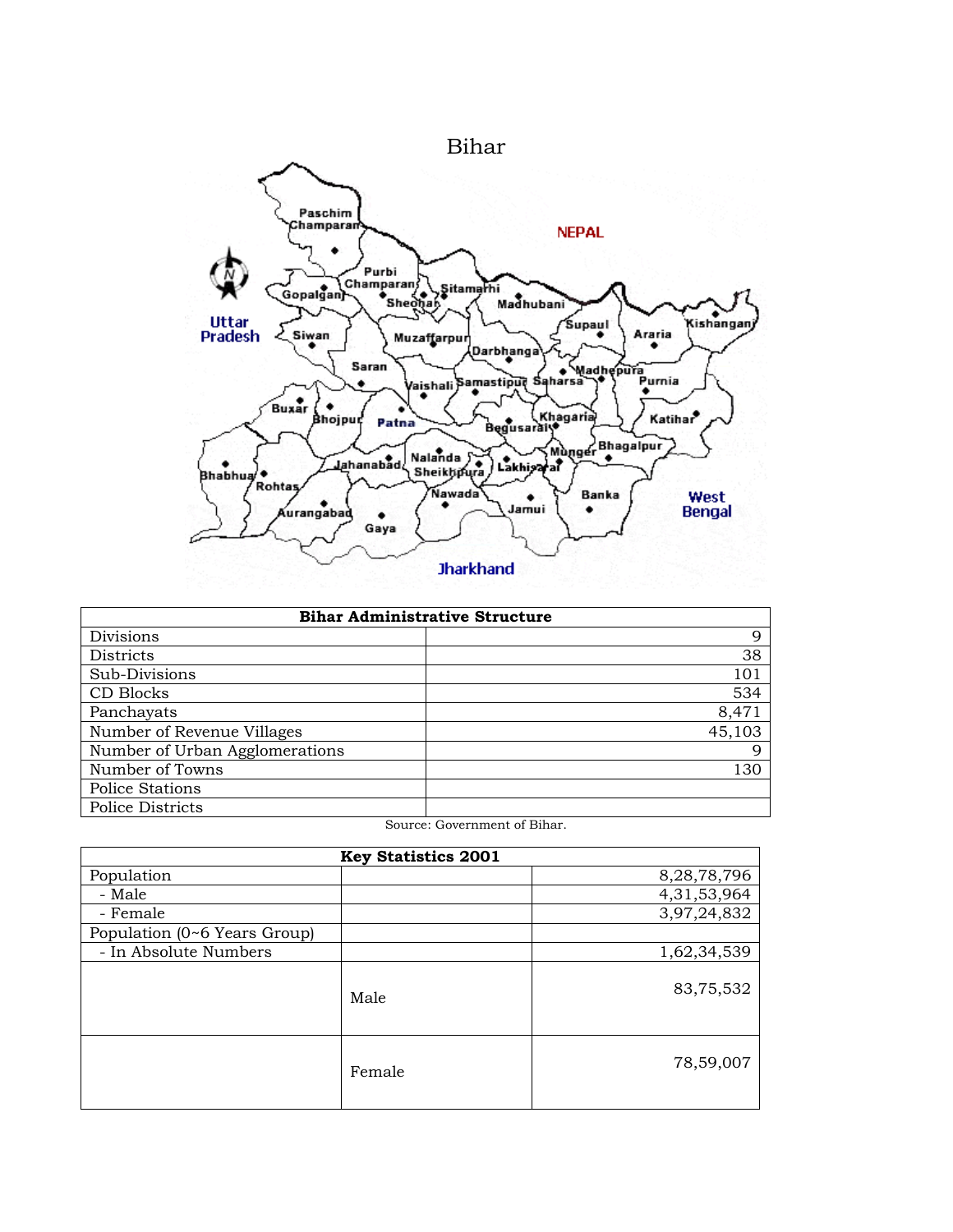| - Percentage of<br><b>Total Population</b>   |                  | 19.59%            |
|----------------------------------------------|------------------|-------------------|
|                                              | Male             | 19.41%            |
|                                              | Female           | 19.78%            |
| Literacy                                     |                  |                   |
| - In Absolute Numbers                        |                  | 3,16,75,607       |
|                                              | Male             | 2,09,78,955       |
|                                              | Female           | 1,06,96,652       |
| - Percentage of<br><b>Total Population</b>   |                  | 47.53%            |
|                                              | Male             | 60.32%            |
|                                              | Female           | 33.57%            |
| Decadal Population Growth<br>$(1991 - 2001)$ |                  | 130               |
| - Absolute                                   |                  | 1,83,48,242       |
| - As Percentage                              |                  | 28.43%            |
| Highest Decadal Growth at                    | Sheohar District | (36.16%)          |
| Lowest Decadal Growth at                     | Nalanda District | $(18.64\%)$       |
| Density of Population                        |                  | 880 per sq kms    |
| - Highest Density                            | Patna,           | $1471$ per sq kms |
| - Lowest Density                             | Kaimur           | 382 per sq kms    |
| Sex Ratio (Females/Thousand<br>Males)        |                  | 921               |
| - Highest Ratio                              | (Siwan)          | 1,033             |
| - Lowest Ratio                               | (Patna)          | 873               |
| <b>Highest Literacy Rate</b>                 | Patna,           | 63.82%            |
| Lowest Literacy Rate                         | Kishanganj,      | 31.02%            |
| Average Population of a District             |                  | 22,39,967         |

| Bihar Birth Rate and Death Rate 1999 |      |     |  |  |  |  |
|--------------------------------------|------|-----|--|--|--|--|
| Birth rate<br>Death rate             |      |     |  |  |  |  |
| Rural                                | 32.4 | 9.2 |  |  |  |  |
| Urban                                | 25.2 |     |  |  |  |  |
| Total                                | 31.5 | 8.9 |  |  |  |  |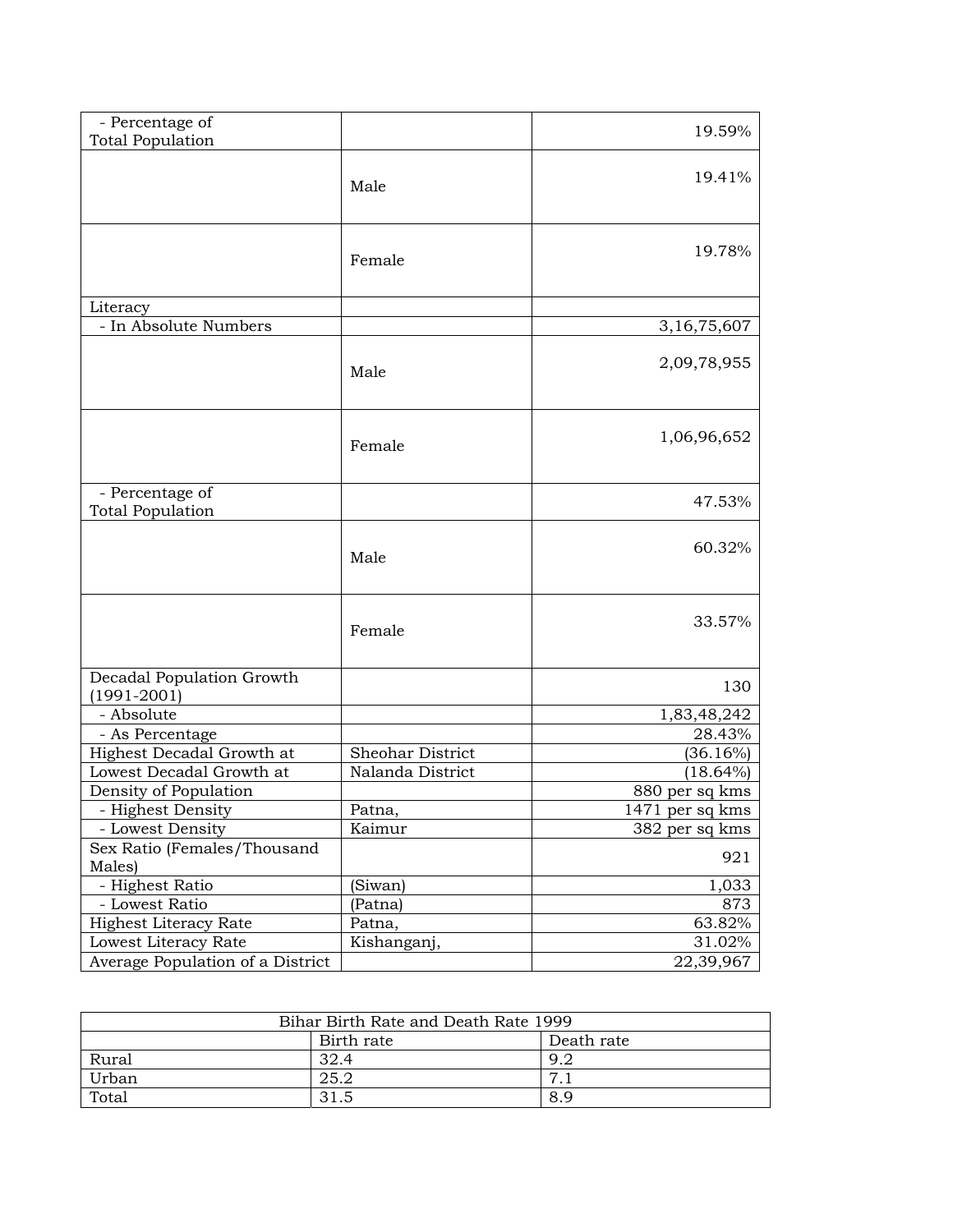#### Health & HIV/AIDS:

|                                    |                   | <b>Marriage</b>   | No                | Full             | <b>Visited</b>     | Institutional     |                   |                   |
|------------------------------------|-------------------|-------------------|-------------------|------------------|--------------------|-------------------|-------------------|-------------------|
|                                    |                   | below legal       | <b>ANC</b>        | <b>ANC</b>       | By                 | <b>Deliveries</b> |                   |                   |
|                                    | age               |                   |                   |                  | <b>ANM</b>         |                   |                   |                   |
| <b>District</b>                    | <b>Boys</b>       | Girls             |                   |                  |                    | Govt.             | Pvt.              | <b>Total</b>      |
| Araria                             | 36.2              | 50.5              | 65.8              | $2.1*$           | 6.7                | 1.8               | 7.3               | 9.1               |
| Aurangabad                         | 62.2              | 45.6              | 62.2              | $1.4*$           | $0.6*$             | 6.8               | 14.5              | 21.3              |
| Banka                              | 32.2              | 56.0              | 61.5              | 6.4              | $0.6*$             | 6.9               | 18.4              | $\overline{2}5.4$ |
| Begusarai                          | $\overline{32.6}$ | $\overline{50.6}$ | 66.5              | $2.7*$           | $0.3*$             | 4.5               | 11.2              | 15.7              |
| Bhagalpur                          | 24.4              | 42.6              | $\overline{51.5}$ | 6.2              | $1.8*$             | 4.2               | 25.1              | 29.2              |
| Bhojpur                            | 48.4              | 55.3              | 48.4              | 6.8              | $1.1*$             | 8.1               | 29.3              | 37.4              |
| <b>Buxar</b>                       | 52.8              | 59.2              | 61.8              | $3.0*$           | $1.4*$             | 4.1               | 26.3              | 30.4              |
| Darbhanga                          | 34.9              | 49.8              | 66.7              | $4.1*$           | $1.2*$             | 2.9               | 13.9              | 16.9              |
| Gaya                               | 59.9              | 54.7              | 67.0              | $4.7*$           | $1.6*$             | 3.2               | 20.4              | 23.6              |
| Gopalganj                          | 43.0              | 34.6              | $\frac{46.7}{ }$  | $\overline{7.0}$ | $\overline{0.6}$ * | 4.9               | 19.1              | $\overline{2}4.0$ |
| Jamui                              | 44.4              | 64.7              | 56.3              | 10.3             | $0.1*$             | 2.6               | 20.9              | 23.5              |
| Jehanabad                          | 56.8              | 60.4              | 66.4              | $4.1*$           | $2.0^{*}$          | 10.4              | 24.7              | 35.1              |
| Kaimur                             | 56.2              | 48.6              | 59.9              | $2.1*$           | $0.1*$             | 5.5               | 28.2              | 33.6              |
| Katihar                            | 43.9              | 46.2              | 63.9              | $4.3*$           | $1.6*$             | 5.4               | 7.7               | 13.1              |
| Khagaria                           | 38.2              | 58.2              | 76.7              | $2.2*$           | $1.3*$             | 6.8               | 8.2               | 15.1              |
| Kishanganj                         | 27.8              | 42.6              | $\overline{7}1.7$ | $1.8*$           | $0.7*$             | $\overline{7.6}$  | 6.5               | 14.1              |
| Lakhisarai                         | 44.6              | 57.4              | 59.6              | 9.3              | $0.2*$             | 3.9               | 21.5              | 25.4              |
| Madhepura                          | 51.2              | 54.3              | 72.5              | 6.3              | $0.5*$             | 1.4               | 10.4              | 11.8              |
| Madhubani                          | 51.5              | 60.8              | 64.0              | $3.5*$           | 19.0               | 2.8               | 4.9               | 7.7               |
| Munger                             | 25.4              | 48.3              | 51.9              | $4.0*$           | $0.0*$             | 5.1               | 33.7              | 38.8              |
| Muzaffarpur                        | 39.8              | 44.5              | 59.6              | $5.3*$           | $2.5*$             | $\overline{3.2}$  | 16.1              | 19.4              |
| Nalanda                            | 47.1              | 59.6              | 66.6              | $2.0*$           | $1.3*$             | $\overline{3.9}$  | $\overline{26.9}$ | 30.8              |
| Nawada                             | $\overline{52.7}$ | 58.6              | 64.9              | $3.9*$           | $1.5*$             | 6.4               | 19.8              | 26.1              |
| $\overline{\text{West}}$ Champaran | $\overline{51.5}$ | $\frac{1}{63.9}$  | 64.9              | $0.8*$           | 11.1               | 18.2              | 10.4              | 28.6              |
| Patna                              | 30.3              | 44.7              | 47.6              | 12.8             | $2.3*$             | 10.7              | 34.5              | 45.3              |
| East Champaran                     | 43.7              | 59.0              | 57.4              | 9.7              | 4.6                | $\overline{5.5}$  | 13.1              | 18.6              |
| Purnia                             | 27.4              | 42.2              | 73.7              | $3.1*$           | $0.0*$             | 2.4               | 10.7              | 13.0              |
| Rohtas                             | 50.8              | 46.8              | 47.6              | 5.9              | $0.5*$             | 1.9               | 37.8              | 39.7              |
| Saharsa                            | 47.7              | 47.9              | 71.1              | $3.1*$           | $0.3*$             | 6.5               | 10.0              | 16.4              |
| Samastipur                         | 48.2              | 67.7              | 76.6              | 4.5              | $2.2^\star$        | 4.5               | 6.7               | 11.1              |
| Saran                              | 36.3              | 28.9              | 67.3              | 7.2              | $0.0*$             | 3.6               | 12.3              | 15.9              |
| Sheikhpura                         | 56.9              | 85.0              | 63.0              | $4.7*$           | 8.2                | 1.3               | 21.8              | 23.1              |
| Sheohar                            | 53.4              | 59.2              | 76.3              | $3.4*$           | $0.0*$             | 1.9               | 6.5               | 8.4               |
| Sitamarhi                          | $\overline{42.7}$ | 56.0              | $\overline{72.1}$ | $3.3*$           | $0.8*$             | 2.8               | 8.8               | 11.6              |
| Siwan                              | 32.8              | 39.5              | 56.7              | 4.7              | $0.7*$             | 8.0               | 16.1              | 24.1              |
| Supaul                             | 43.1              | 61.1              | 75.1              | $2.2*$           | $0.7*$             | $3.7\,$           | 8.8               | 12.5              |
| Vaishali                           | 40.8              | 61.6              | 53.6              | 4.9              | $1.\overline{4*}$  | $\overline{3.0}$  | 20.0              | 23.1              |

The percent of women marrying below their legal age is very high in Bihar as reflected from the RCH survey. Except for Saran and Gopalganj in all the districts more than 40 percent of girls get married before the age of 18 years. Child marriages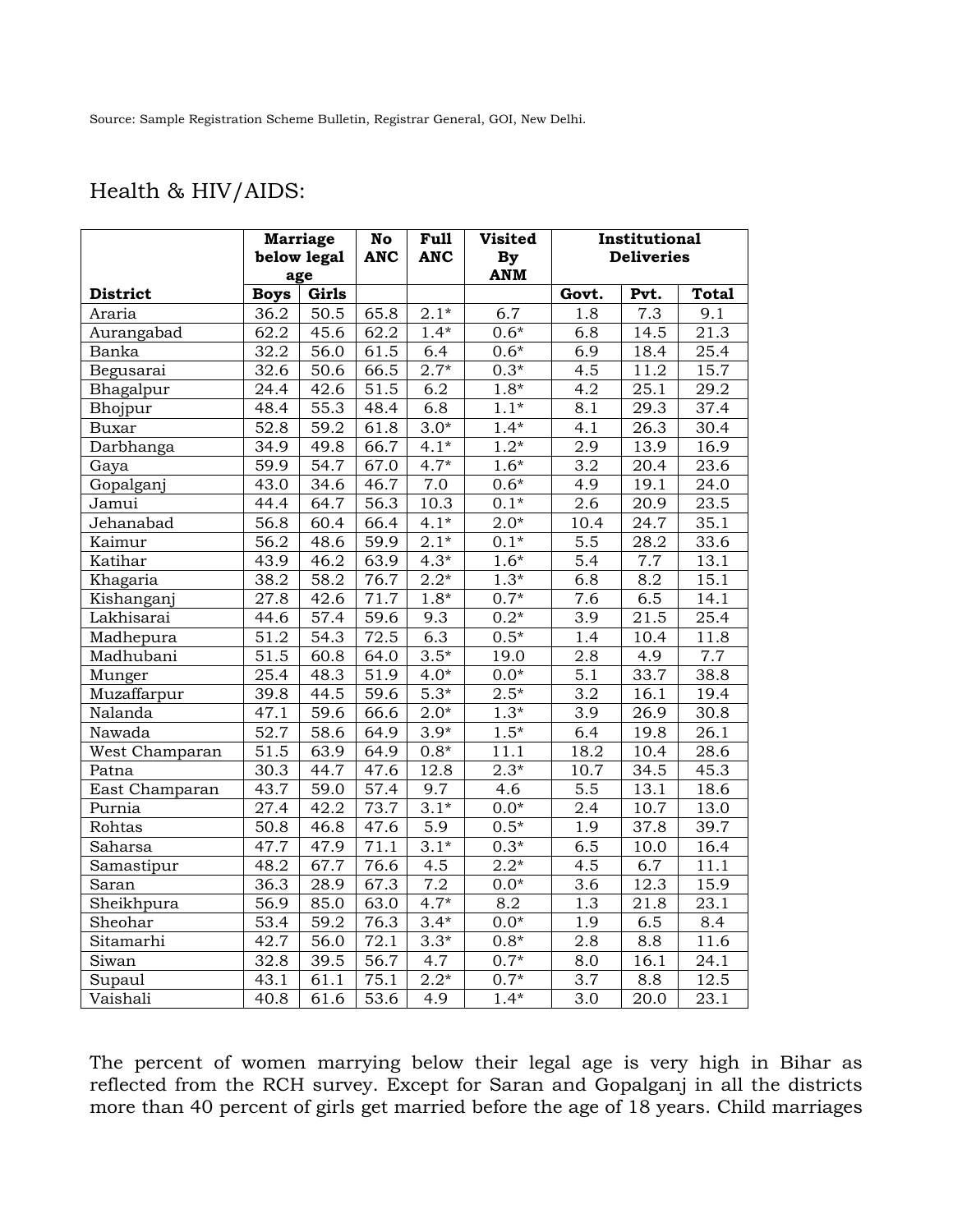are very high in Samastipur where 67.7 percent girls are married before legal age of marriage. Other districts with more than 60 percent child marriages of girls are Supaul, Vaishali, Samastipur, Jamui, West Champaran, Madhubani, and Jehanabad.

More than 60 percent women in all the districts except for few do not receive any ante natal care in state. In Khagaria, Samastipur, Supaul, Sheohar more than 75 percent women did not receive any ante natal care.

In only two districts Patna and Jamui 10 percent women received full ante natal care.

Institutional deliveries are also very poor in Bihar. It is further very low in government hospital. Only in three districts West Champaran (18.2%), Patna (10.7%) and Jehanabad (10.4%) had deliveries in govt. hospital above 10 percent.

#### HIV/AIDS:

Bihar currently falls among the low prevalence states with respect to HIV, where the prevalence rate among the ANC mother is reported to be below 0.8% and it is less than 5 percent among the high risk groups.

However, the recent reports of rising numbers of infections have become a matter of concern for the State. According to Bihar State Aids Control Society (BSACS), 8128 HIV cases have been diagnosed and number of AIDS cases is reported to be 1070 which is much higher than the figure of 155 AIDS reported by NACO in July 2005.

There have been recent reportings of rising HIV cases in 7 districts in Bihar namely Sitamarhi, Madhubani, Kishanganj, Champaran (east and west), Khagaria and Muzaffarpur districts. The prevalence rate of HIV/AIDS is the highest in Sitamarhi district, with a 3.7%. East Champaran is closely following this with 2.3 per cent. Due to the rising cases state government has made it mandatory upon private clinics also to report the cases of HIV infections to government.

As per the records of NACO there were 17 sentinel surveillance sites in state in 2003. Of the 17 sites there were 7 ANC sites, 8 STD sites, 1 CSW (TI) site and 1 MSM (TI) site.

| Observed HIV Prevalence levels in Bihar: 1998 – 2004 |                                      |                     |                     |                     |                     |                     |                     |                     |  |
|------------------------------------------------------|--------------------------------------|---------------------|---------------------|---------------------|---------------------|---------------------|---------------------|---------------------|--|
| <b>State</b>                                         | <b>Number</b><br>of sites<br>in 2004 | <b>HIV</b><br>Prev. | <b>HIV</b><br>Prev. | <b>HIV</b><br>Prev. | <b>HIV</b><br>Prev. | <b>HIV</b><br>Prev. | <b>HIV</b><br>Prev. | <b>HIV</b><br>Prev. |  |
|                                                      |                                      | 1998                | 1999                | 2000                | 2001                | 2002                | 2003                | 2004                |  |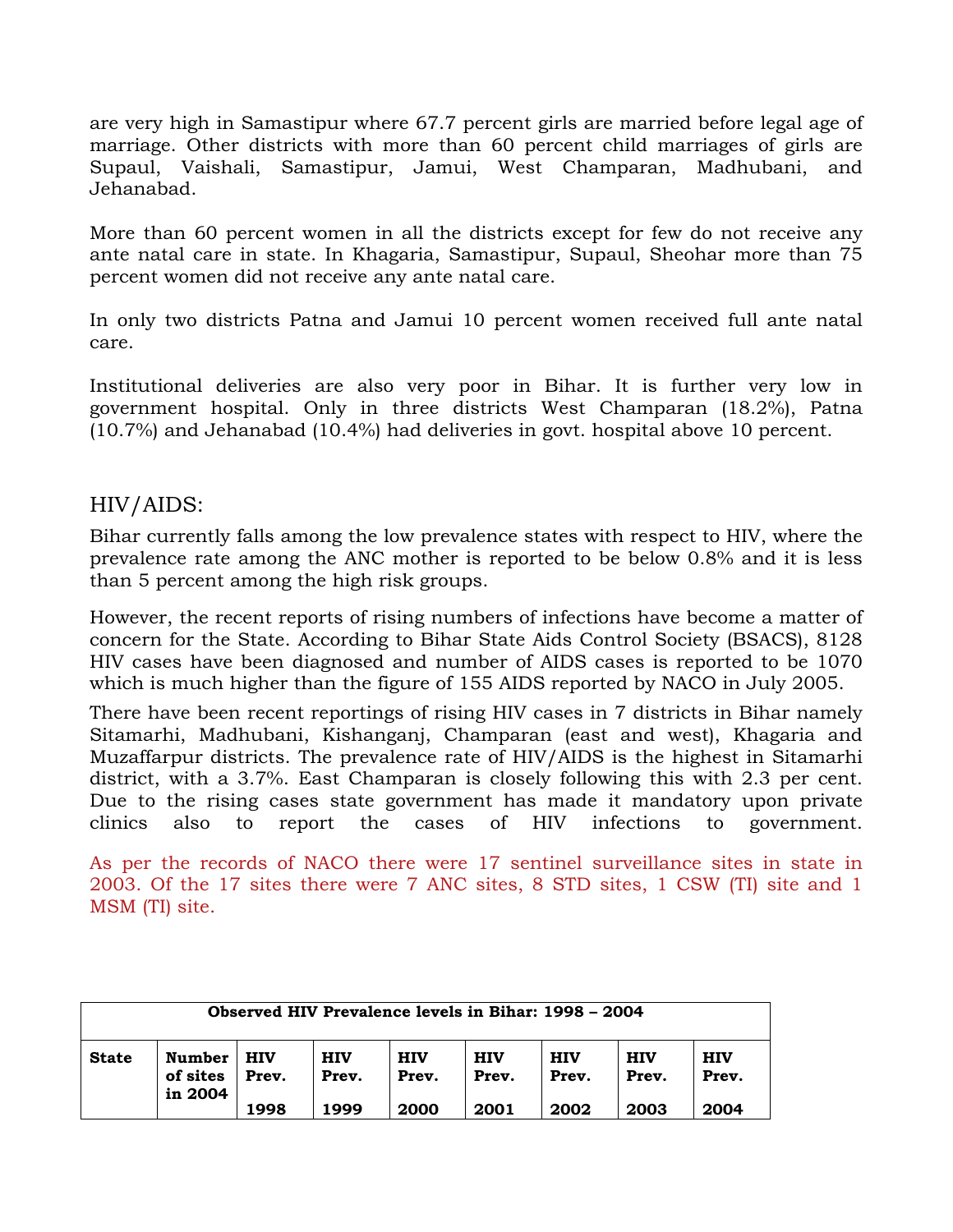|       |                  | (%)             | (%)           | (%)            | (%)            | (%)             | (%)            | (%)             |
|-------|------------------|-----------------|---------------|----------------|----------------|-----------------|----------------|-----------------|
|       |                  | (180)<br>sites) | 180<br>sites) | (232<br>sites) | (320<br>sites) | (384)<br>sites) | (455<br>sites) | (670)<br>sites) |
| Bihar | STD <sub>8</sub> | 1.35            | 0.60          | 0.50           | 1.20           | 1.60            | 0.40           | 1.20            |
|       | ANC 7            | 0.00            | 0.00          | 0.10           | 0.13           | 0.25            | 0.00           | 0.00            |

In 2004 the reported prevalence among ANC site was 0 percent and among the STD sites it was 1.2 percent. The prevalence in 2004 was three fold increase over 0.4 percent in 2003. From the data available from ANC sites there emerges a linear trend of rising cases among antenatal women till 2002 . The ANC site at Raxaul, Patna and Begusarai showed rising trend in the cases of HIV infections. Among the STD sites the rising trend was reported at the sites of Gaya, Patna, Raxaul and Katihar. The other site showing rising trend is STD site at Patna.

| <b>Districts</b> |      | <b>STD</b> | <b>ANC</b> |      |  |
|------------------|------|------------|------------|------|--|
|                  | 2002 | 2003       | 2002       | 2003 |  |
| Aarah            | 0.00 | 0.00       |            |      |  |
| Bhagalpur        | 0.00 | 0.40       | 0.25       | 0.00 |  |
| Darbhanga        | 1.20 | 0.40       |            |      |  |
| Gaya             | 2.00 | 0.40       |            |      |  |
| Katihar          | 7.60 | 9.20       |            |      |  |
| Muzaffarpur      | 0.80 | 0.00       | 0.00       | 0.00 |  |
| Patna            | 2.80 | 1.60       |            | 0.50 |  |
| Raxaul           | 7.60 | 7.20       | 1.00       | 0.00 |  |
| Araria           |      |            | 0.25       | 0.00 |  |
| Begusarai        |      |            | 0.25       | 0.25 |  |
| Rohtas           |      |            |            | 0.00 |  |

Among the ANC women the overall positivity was 0.11. The urban- rural ratio was 1: 1.82. Among the STD patients the positivity was of 2.4 percent. The urban- rural ratio was 1:1.23. The percent positivity in urban areas stood at 3.13 percent while in rural areas it was 1.81 percent. More male than female were infected among the STD patients, the ratio being 1:0.87 percent. The prevalence percentage among males was 3.27 percent and among the females it was 1.4 percent. However the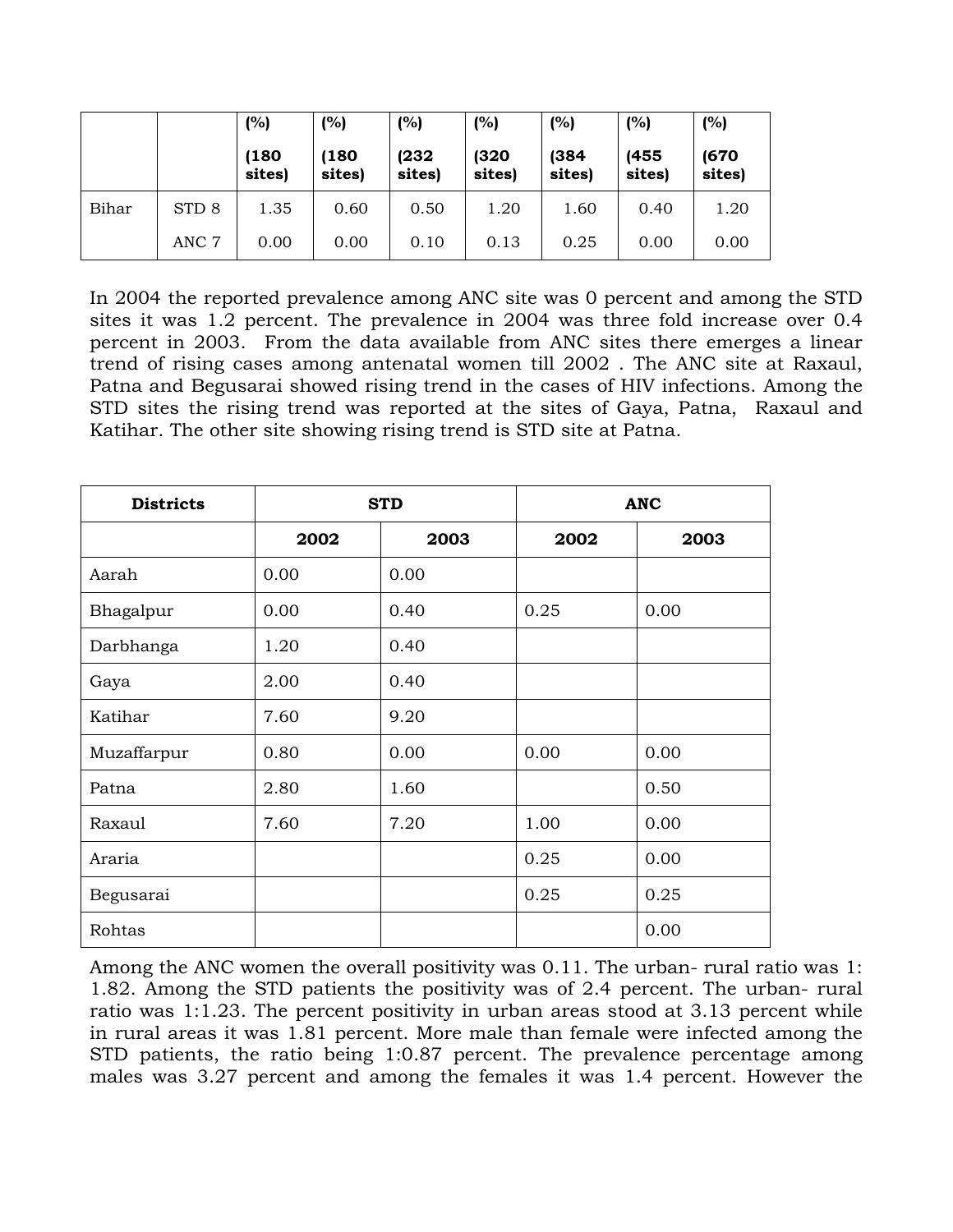| average positivity reported from the CSW site was much higher in state and was 4.8 |  |  |  |  |  |
|------------------------------------------------------------------------------------|--|--|--|--|--|
| percent. Among the MSMs the infection was reported to be 1.6 percent.              |  |  |  |  |  |

| Profile of HIV +ve, STD patients Bihar |       |          |        |  |  |  |  |  |
|----------------------------------------|-------|----------|--------|--|--|--|--|--|
|                                        | Male% | Female % | Total% |  |  |  |  |  |
| Migratory<br>population                | 6.28  | 1.88     | 4.36   |  |  |  |  |  |
| Non Migratory<br>population            | 2.55  | 1.30     | 1.96   |  |  |  |  |  |
| Urban                                  | 3.79  | 2.05     | 3.13   |  |  |  |  |  |
| Rural                                  | 2.72  | 1.02     | 1.81   |  |  |  |  |  |
| Illiterate                             | 2.44  | 1.57     | 1.80   |  |  |  |  |  |
| Literate                               | 3.37  | 1.48     | 2.56   |  |  |  |  |  |
| Total                                  | 3.29  | 1.78     | 2.38   |  |  |  |  |  |

Source: "Annual Sentinel Surveillance for HIV infection in India Country Report 2003 National Institute of Health and Family Welfare & NACO.

Among the cases reported from the STD sites the total percent remained at 4.35 percent for migratory population, while the prevalence rate for non-migratory population was 1.96 percent. Among the migratory population prevalence was higher among males (6.28 percent) than among the females (1.88 percent). Among the non migratory population also the infections were more among the males (2.55 percent) than among the females (1.30 percent).

Among the males more cases were reported from urban areas (3.79 percent) than from rural areas (2.72 percent). Similarly among women also prevalence was higher among urban women (2.05 percent) than among rural women (1.02 percent).

While in case of males the prevalence was higher among the educated groups (3.37 percent) in comparison to illiterates (2.44 percent), in case of women it was higher among the illiterates (1.57 percent) than among literates (1.48 percent).

| Profile of HIV +ve, ANC Mothers Madhya Pradesh |       |              |              |  |  |  |  |  |
|------------------------------------------------|-------|--------------|--------------|--|--|--|--|--|
|                                                | Urban | <b>Rural</b> | <b>Total</b> |  |  |  |  |  |
| Migratory<br>population                        | 0.00  | 0.00         | 0.00         |  |  |  |  |  |
| Non Migratory<br>population                    | 0.24  | 0.07         | 0.13         |  |  |  |  |  |
| Illiterate                                     | 0.40  | 0.10         | 0.15         |  |  |  |  |  |
| Literate                                       | 0.13  | 0.00         | 0.04         |  |  |  |  |  |

Source: "Annual Sentinel Surveillance for HIV infection in India Country Report 2003 National Institute of Health and Family Welfare & NACO.

Among the mothers tested positive at ANC sites the infection among migratory women was 0.00 percent, while it was 0.13 percent among the non migratory population. Among the non migratory tested positive 0.24 percent belonged to urban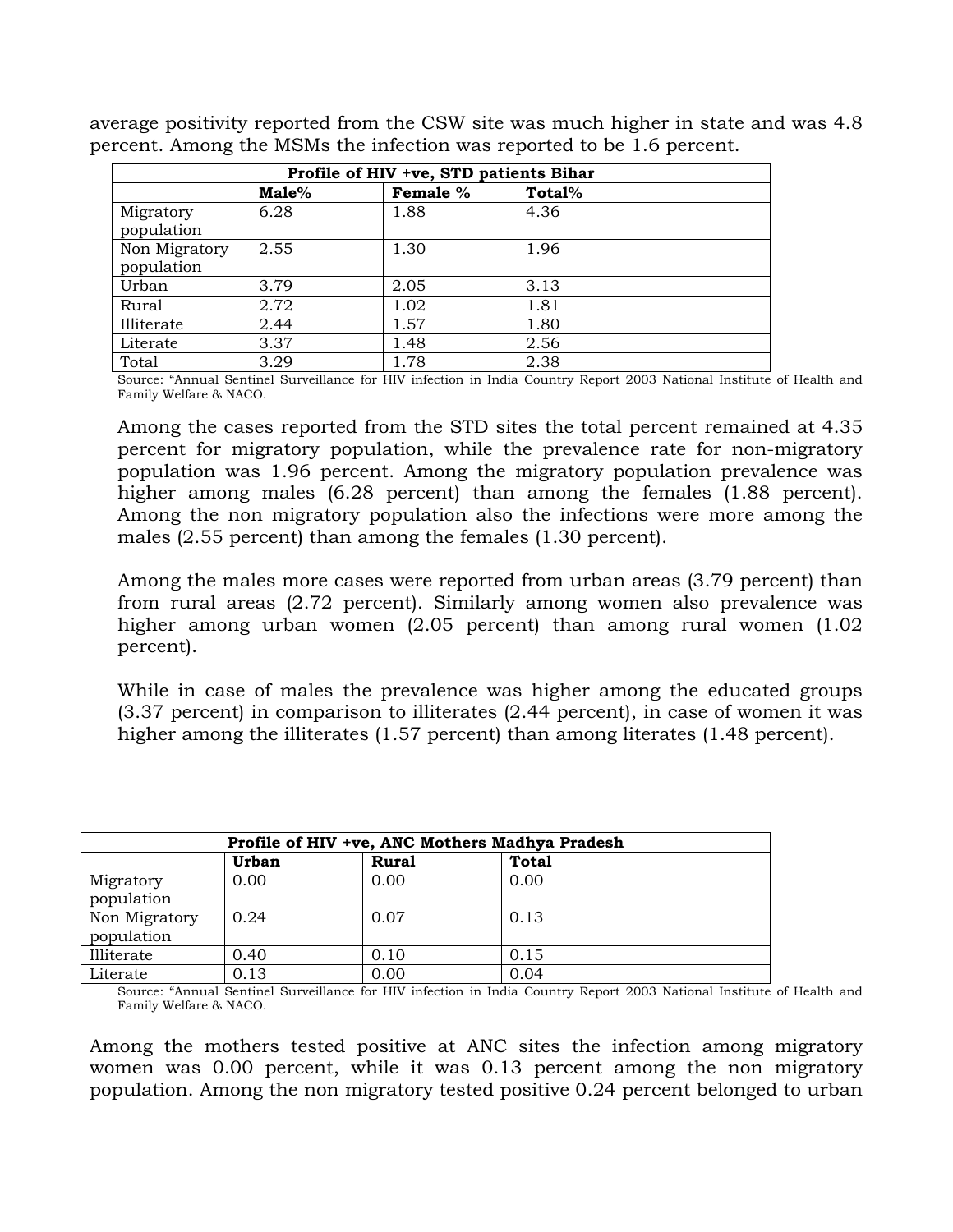areas and 0.07 percent came from rural areas. Among the total tested positive 0.15 percent were illiterate against 0.04 percent literates.

| <b>Awareness</b> |                   |            | <b>Symptoms</b> | Accessing       | $\overline{\text{Condom}}$ |
|------------------|-------------------|------------|-----------------|-----------------|----------------------------|
|                  |                   |            | of RTI          | Govt. Inst. for | usage                      |
|                  |                   |            |                 | RTI/STI         |                            |
| <b>District</b>  | RTI/STI           | <b>HIV</b> |                 | treatment       |                            |
| Araria           | 91.9              | 19.2       | $4.0*$          | 41.2            | $0.9*$                     |
| Aurangabad       | 93.0              | 20.1       | $3.7*$          | 51.5            | $1.2*$                     |
| Banka            | 98.8              | 22.7       | $3.6*$          | 52.6            | $2.6*$                     |
| Begusarai        | 92.8              | 26.8       | $7.0*$          | 23.7            | $1.7*$                     |
| Bhagalpur        | 98.9              | 38.1       | $6.0*$          | 47.5            | $2.8*$                     |
| Bhojpur          | 97.1              | 32.3       | $2.6*$          | 40.6            | $2.4*$                     |
| <b>Buxar</b>     | 97.2              | 23.0       | $5.9*$          | 33.6            | 2.8                        |
| Darbhanga        | 96.0              | 38.9       | $3.8*$          | 32.7            | $1.6*$                     |
| Gaya             | 90.7              | 25.2       | $7.3*$          | 38.9            | $1.3*$                     |
| Gopalganj        | $\frac{1}{97.6}$  | 29.7       | $8.2*$          | 39.9            | $2.0*$                     |
| Jamui            | 95.3              | 20.0       | $2.0*$          | 39.7            | $1.5*$                     |
| Jehanabad        | 93.4              | 25.8       | $7.6*$          | 46.0            | $1.5*$                     |
| Kaimur           | 90.9              | 29.8       | $20.9*$         | 54.4            | $2.5*$                     |
| Katihar          | 95.4              | 28.9       | $9.4*$          | 55.4            | $1.4*$                     |
| Khagaria         | 89.9              | 25.0       | $5.4*$          | 43.4            | $0.9*$                     |
| Kishanganj       | 84.0              | 22.4       | $9.4*$          | 49.5            | $1.2*$                     |
| Lakhisarai       | 96.7              | 24.3       | $2.7*$          | 28.8            | $0.9*$                     |
| Madhepura        | 89.2              | 17.3       | $0.0*$          | 47.5            | $0.3*$                     |
| Madhubani        | 71.0              | 26.2       | $5.9*$          | 48.2            | $0.8*$                     |
| Munger           | 96.7              | 36.8       | $6.8*$          | 40.7            | $2.6*$                     |
| Muzaffarpur      | 66.6              | 38.4       | $8.2*$          | 31.9            | $1.5*$                     |
| Nalanda          | 96.8              | 27.0       | $8.3*$          | 38.1            | $1.1*$                     |
| Nawada           | 90.9              | 27.3       | $12.5*$         | 46.3            | 2.4                        |
| West Champaran   | $\overline{5}1.6$ | 7.7        | 51.1            | 29.6            | $0.4*$                     |
| Patna            | 96.0              | 47.5       | $5.7*$          | 42.2            | 4.1                        |
| East Champaran   | 80.5              | 26.0       | $9.3*$          | 48.7            | $1.2*$                     |
| Purnia           | 96.5              | 27.1       | $4.3*$          | 33.9            | $1.2*$                     |
| Rohtas           | 86.6              | 30.7       | $3.3*$          | 36.3            | $1.4*$                     |
| Saharsa          | 99.5              | 30.1       | $1.8*$          | 24.5            | $1.8*$                     |
| Samastipur       | 87.0              | 17.8       | $5.9*$          | 37.6            | $1.2*$                     |
| Saran            | 95.8              | 35.1       | $0.8*$          | 27.9            | 4.3                        |
| Sheikhpura       | 62.7              | 26.2       | $30.4*$         | 24.4            | $0.6*$                     |
| Sheohar          | 97.5              | 21.5       | $7.7*$          | 39.0            | $0.5*$                     |
| Sitamarhi        | 95.2              | 21.4       | $3.9*$          | 33.4            | $1.2*$                     |
| Siwan            | 82.3              | 27.2       | $3.3*$          | 29.6            | $\overline{3.2}$           |
| Supaul           | 85.4              | 15.4       | $9.0*$          | 41.6            | $1.0*$                     |
| Vaishali         | 93.4              | 31.8       | $13.8*$         | 38.3            | 2.4                        |

While the awareness level regarding the RTI/STI is very good in the state the awareness regarding HIV/AIDS is very poor in most of the district only around 20 percent of married women have heard or are aware of HIV/AIDS.

Condom usage in state is also very poor in comparison to all India Average and only Patna and Saran show condom usage upto level of 4 percent.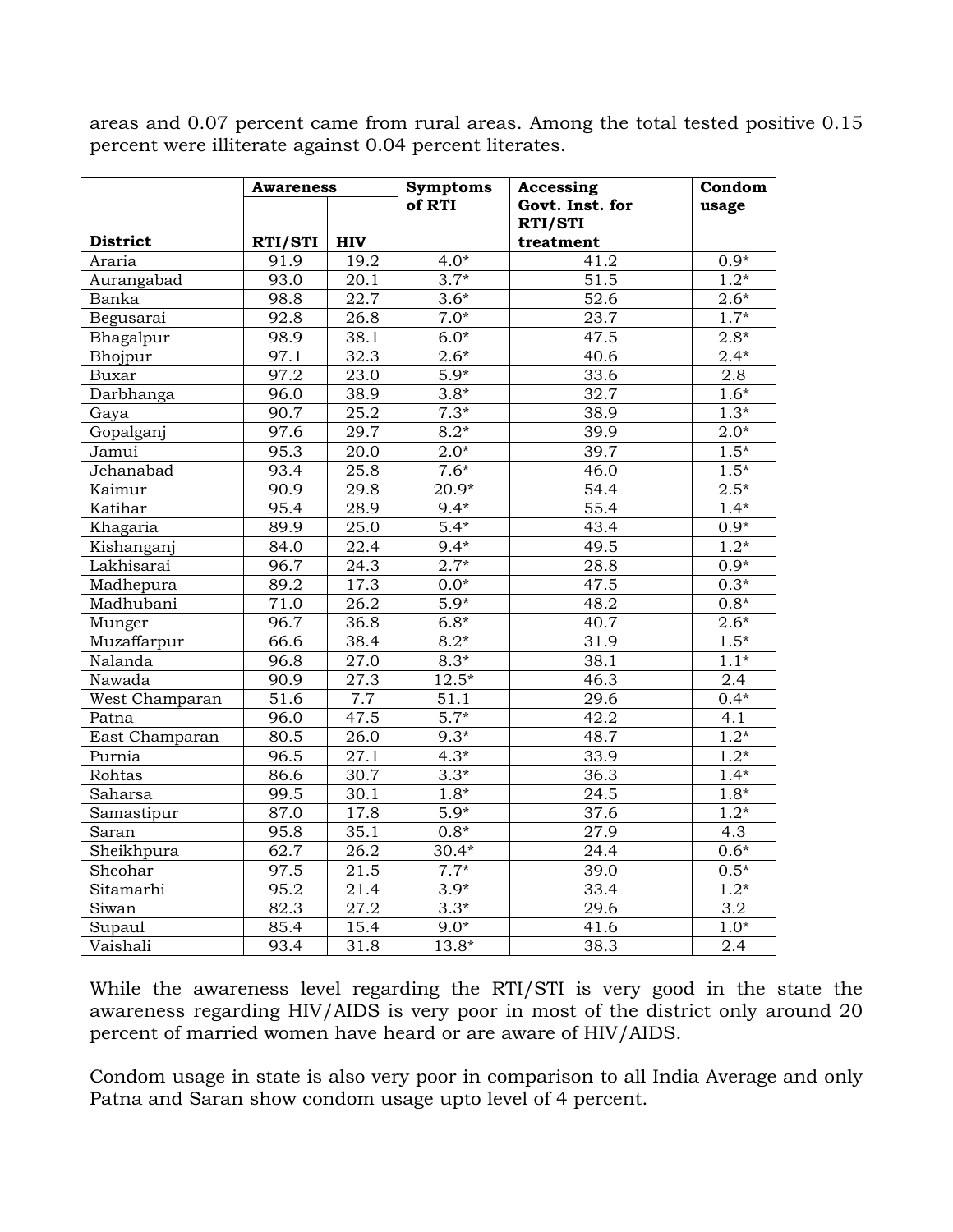#### Trafficking:

Bihar shares the border with Nepal and is the main transit states in India through which trafficked women and children pass (ADB, RETA Report). Entry points in the State of Bihar are Raxaoul, Bairgania, Motihari, Sitamarhi, Narkatraganj, Madhuvani, Sonbarsha, Jogbani, Kakarbita (STOP, 2002, Excerpts from: Analyzing the Dimensions: Trafficking and HIV/AIDS in South Asia).

Bihar is not only a transit state for trafficking of Women and children from Nepal. It also serves as destination state for trafficking of women from Nepal. Informal Estimation 1996 estimates the number of Nepali women and child victims as 4000 in Patna alone. Bihar shares border with West Bengal and is also a transit and destination point for trafficking form Bangladesh. There are over 3,250 sex workers in 24 brothels spread over 11 districts of Kishanganj, Kathihar, Purnia, Araria, Saharsa, Supaul, Madhepura, Khagaria, Madhubani, Darbhanga and Begusarai. These brothels, in fact, have developed as "transit points for girl trafficking". Women and girls also operate through mobile brothels (Survey by Bhoomika Vihar). It is estimated that there are around 20 red light areas in the region of North Bihar alone with around 3000 women. Bihar is also conspicuous as transit point for girls being trafficked from Nepal, Bangladesh, West Bengal, Orrisa and Assam (Shakti Vahini-Female Foeticide, Coerced marriage and Bonded Labour in Haryana & Punjab).

Bihar also serves as source states for trafficking of women and children mainly for labour purposes and for coerced marriages. Child labourers were being sold in an organized ring at the annual Sonepur cattle fair in Bihar (US Dept of State, Country Reports on Human Rights Practices- 1999).

Hundreds of young girls from Bihar are being sold and forcibly taken away to cities like Chandigarh, Agra and Meerut to work as maids. Thousands of poor and illiterate Bihari villagers are forced to work as bonded labourers in the countryside of Punjab. Girls, are sold by their father to agents and single boys to land them in big cities. In the meantime, there are reports of girls being sold and sent forcibly to Punjab and Delhi. It has been learnt that those who migrate to other states are not given daughters in marriage in Bihar. The scare of distance desist parents from marrying their daughters. These boys have to buy the girls by paying a hefty amount to the poor fathers who oblige. Some Bihari men work as agents for these elements and pose as eligible bridegrooms and buy the girls. They then sell them to the dubious elements and they take them to states where the girls are either forced to work as maids or land in the brothels (Bihari girls sold to work in Punjab, From Santosh Jha, PATNA, Oct 15 2004).

Maximum number of girls being trafficked from Bihar into coerced marriage and forced prostitution come from border districts of Katihar, Purnea, Araria, Kishanganj and Bhagalpur, it is also in prevalence in districts of Champaran,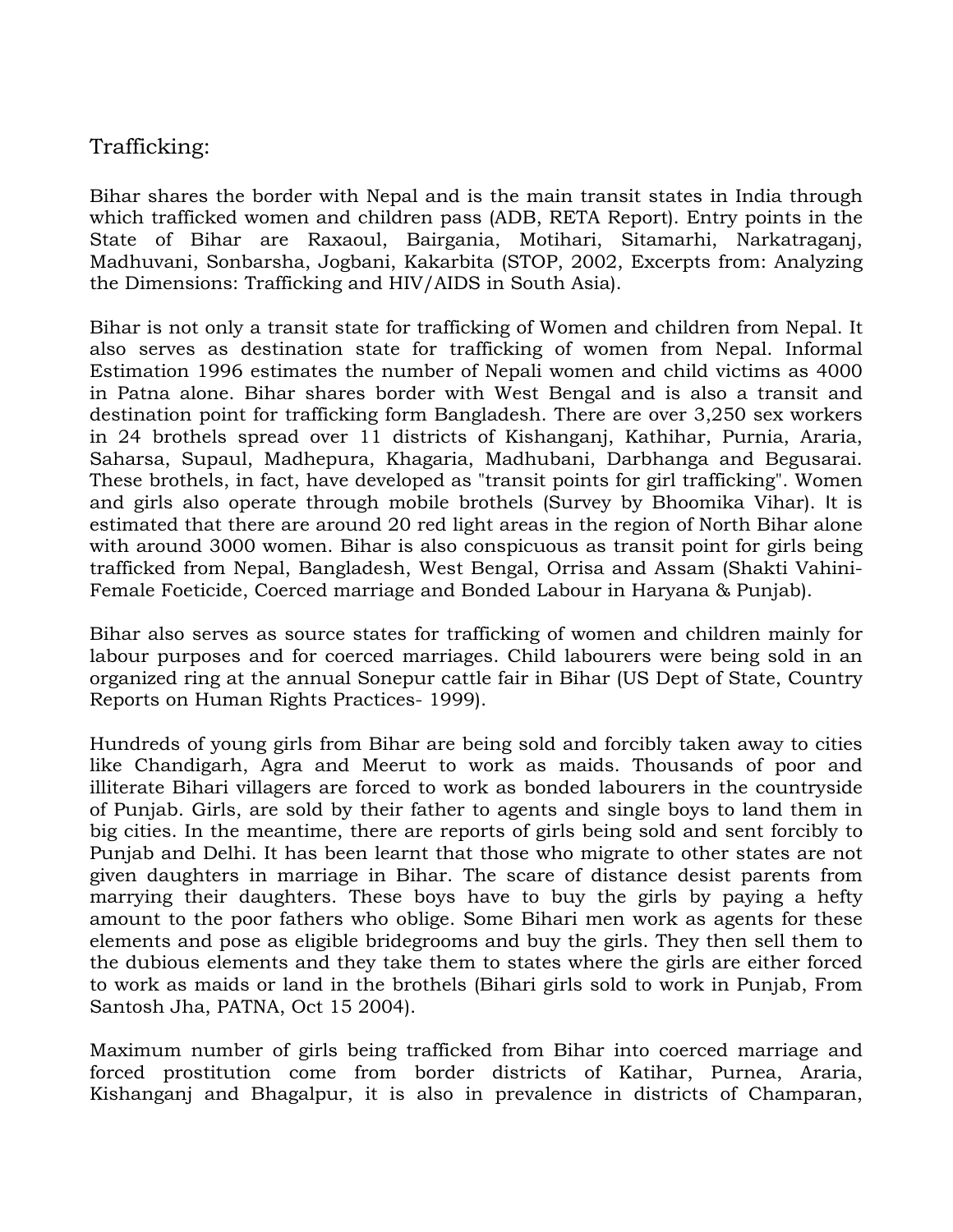Gopalganj, Mujjaffarpur, Siwan, Buxar, Jhanabad, Patna and Gaya (Shakti Vahini-Female Foeticide, Coerced marriage and Bonded Labour in Haryana & Punjab).

|             | Trafficking affected districts of Bihar |                |            |  |  |  |  |  |  |  |  |  |
|-------------|-----------------------------------------|----------------|------------|--|--|--|--|--|--|--|--|--|
| Sitamarhi   | Purnea                                  | Patna          | Vaishali   |  |  |  |  |  |  |  |  |  |
| Madhuvani   | Araria                                  | Supaul         | Aurangabad |  |  |  |  |  |  |  |  |  |
| Muzaffarpur | Kishanganj                              | Madhepura      | Nalanda    |  |  |  |  |  |  |  |  |  |
| Gaya        | Bhagalpur                               | Khagaria       | Samastipur |  |  |  |  |  |  |  |  |  |
| Saharsa     | Gopalganj                               | Darbhanga      | Kaimur     |  |  |  |  |  |  |  |  |  |
| Munger      | Siwan                                   | West Champaran | Saran      |  |  |  |  |  |  |  |  |  |
| Begusarai   | Buxar                                   | East Champaran | Nawada     |  |  |  |  |  |  |  |  |  |
| Katihar     | Jahanabad                               | Bhojpur        | Rohtas     |  |  |  |  |  |  |  |  |  |

Source: Mukherjee Report 2004, NHRC Report 2005, Trafficking in India- Shakti Vahini 2004, BSACS.

According to different sources 32 out of 37 districts of Bihar are affected by the trafficking of women and children.

| Number of Districts of origin and operation of sex workers in Bihar |                                     |                                                                  |      |  |  |  |  |  |  |  |
|---------------------------------------------------------------------|-------------------------------------|------------------------------------------------------------------|------|--|--|--|--|--|--|--|
| <b>State</b>                                                        | Number of<br>districts of<br>origin | Number of places of<br>Number of<br>areas of origin<br>operation |      |  |  |  |  |  |  |  |
| Bihar                                                               | 31                                  | 89                                                               | 24   |  |  |  |  |  |  |  |
| India                                                               | 378                                 | 1794                                                             | 1016 |  |  |  |  |  |  |  |
|                                                                     |                                     | $\alpha$ $\alpha$ $\alpha$                                       |      |  |  |  |  |  |  |  |

Source: Mukherjee 2004.

A study by Dr. K.K. Mukherjee and Dr Sutapa Mukherjee in 2004 identified 89 places of origin of sex workers in Bihar spread across 31 districts. The same report also identified 24 places of operation of sex workers in the state.

According to the Trafficking in Women and children in India Report of NHRC 2005 there are 65 transit points in Bihar through which women are trafficked into and out from the state across the state borders. The major transit areas in the state are Gaya, Muzaffarpur, Patna, Bhagalpur, Nalanda, West Champaran, Darbhanga, Saharsa, Barsoi and Kisanganj.

Maximum 80.26% trafficking of women and children in Bihar takes place within the state fro one area to another. Of the remaining 19.74percent trafficking that occurs across the borders maximum takes place to west Bengal. In total around 9.21% of women and children are trafficked to West Bengal for commercial sexual exploitation. Second largest trafficking for commercial sexual exploitation occurs to Uttar Pradesh which accounts for about 7.89% of total trafficking from Bihar.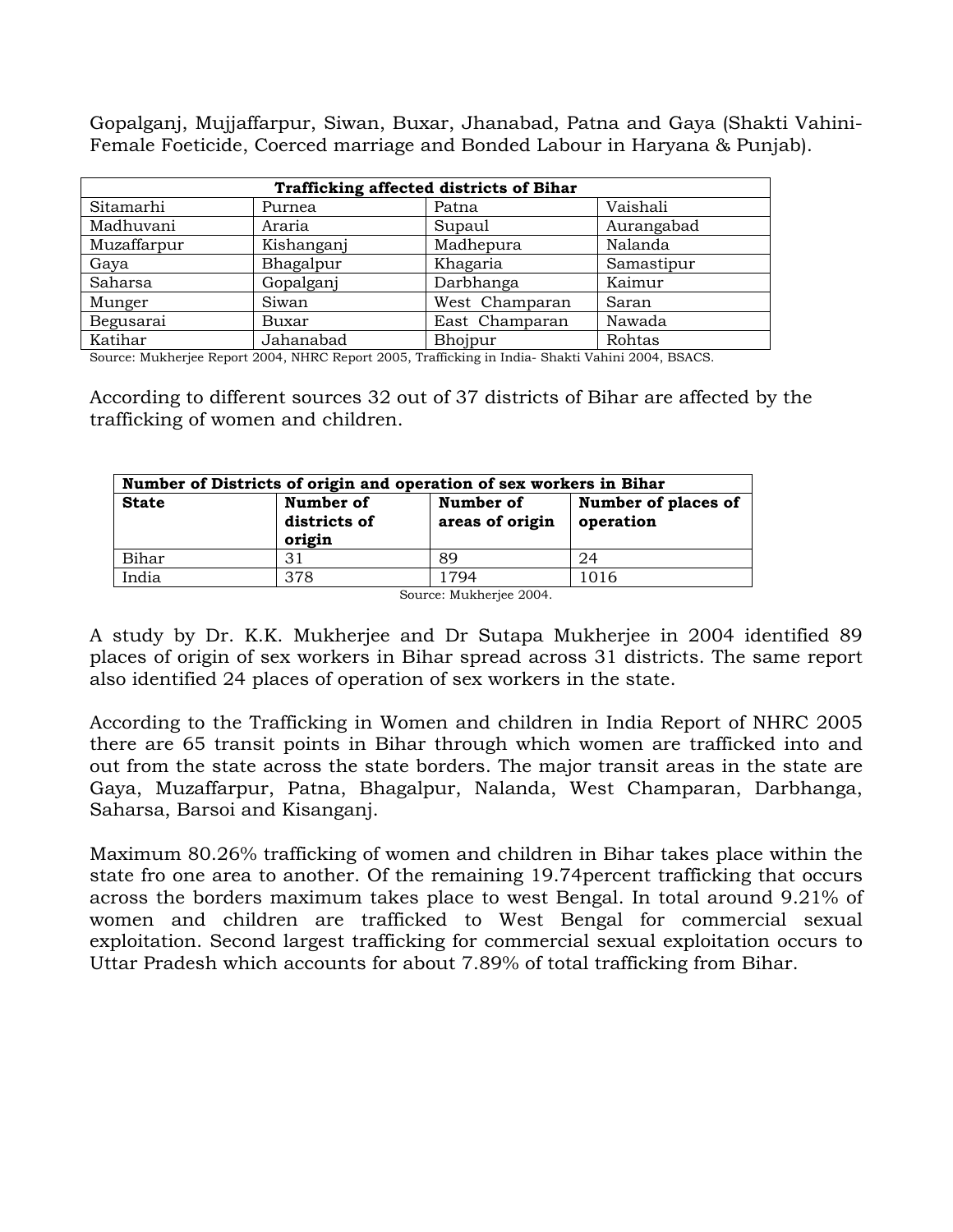| Interstate trafficking for CSE in & from Orissa                     |                                                      |                                                             |                                                               |  |
|---------------------------------------------------------------------|------------------------------------------------------|-------------------------------------------------------------|---------------------------------------------------------------|--|
| Trafficking into Trafficking<br><b>Bihar</b><br>from<br>(Mukherjee) | from  <br>out<br><b>Bihar</b><br>to l<br>(Mukherjee) | Trafficking into<br><b>Bihar</b><br>(NHRC<br><b>Report)</b> | Trafficking<br>from<br>out<br>Bihar<br>to<br>(NHRC<br>Report) |  |
| Assam                                                               | Assam                                                | Assam                                                       | Assam                                                         |  |
| Chandigarh                                                          | Chandigarh                                           |                                                             |                                                               |  |
| Delhi                                                               | Delhi                                                | Delhi                                                       | Delhi                                                         |  |
| Orissa                                                              | Orissa                                               | Orissa                                                      |                                                               |  |
| Uttar Pradesh                                                       | Uttar Pradesh                                        | Uttar Pradesh                                               | Uttar Pradesh                                                 |  |
| West Bengal                                                         | West Bengal                                          | West Bengal                                                 | West Bengal                                                   |  |
| Jharkhand                                                           | Jharkhand                                            |                                                             |                                                               |  |
| Madhya Pradesh                                                      |                                                      |                                                             |                                                               |  |
|                                                                     | Maharastra                                           |                                                             |                                                               |  |
|                                                                     | Punjab                                               |                                                             |                                                               |  |
|                                                                     | Rajasthan                                            |                                                             |                                                               |  |
|                                                                     | Nagaland                                             |                                                             |                                                               |  |
|                                                                     | Uttaranchal                                          |                                                             |                                                               |  |
|                                                                     | Goa                                                  |                                                             |                                                               |  |
|                                                                     |                                                      | Andhra Pradesh                                              |                                                               |  |
|                                                                     |                                                      | Meghalaya                                                   | Meghalaya                                                     |  |
|                                                                     |                                                      | Sikkim                                                      | Sikkim                                                        |  |
|                                                                     |                                                      | Pakistan                                                    |                                                               |  |
|                                                                     |                                                      | Nepal                                                       |                                                               |  |
|                                                                     |                                                      | Bangladesh                                                  |                                                               |  |

Women and children are trafficked in Bihar from other countries and states of India for commercial sexual exploitation. The major source states within India for trafficking to Bihar include Assam, Chandigarh, Delhi, Orissa, Uttar Pradesh, West Bengal, Jharkhand, Madhya Pradesh, Andhra Pradesh, Meghalaya and Sikkim. Women and children are also trafficked into Bihar from Pakistan, Nepal and Bangladesh.

Bihar also serves as source and transit state for trafficking women and children out from Bihar to states of Assam, Chandigarh, Delhi, Orissa, Uttar Pradesh, West Bengal, Maharastra, Punjab, Rajasthan, Nagaland, Uttaranchal, Goa, Meghalaya and Sikkim.

|              | Number of women in sex work in Bihar. |                         |                   |               |  |  |  |  |  |  |  |  |  |
|--------------|---------------------------------------|-------------------------|-------------------|---------------|--|--|--|--|--|--|--|--|--|
| <b>State</b> | <b>Govt. Sources</b>                  | <b>NGOS</b>             | <b>Sex Worker</b> | Average       |  |  |  |  |  |  |  |  |  |
|              |                                       |                         | groups.           |               |  |  |  |  |  |  |  |  |  |
| Bihar        | 50-125 thousands                      | 150-250 thousands       | 180 thousands     | 160 thousands |  |  |  |  |  |  |  |  |  |
| India        |                                       |                         |                   | 28 lakh       |  |  |  |  |  |  |  |  |  |
|              |                                       | Source: Mukherjee 2004. |                   |               |  |  |  |  |  |  |  |  |  |

The estimates of numbers of women in commercial sex in the state show large variations ranging from 50 thousands to 180 thousands. However the average figure of estimation comes some where around 1.6 lakhs women in state against the all India average of 28 lakhs.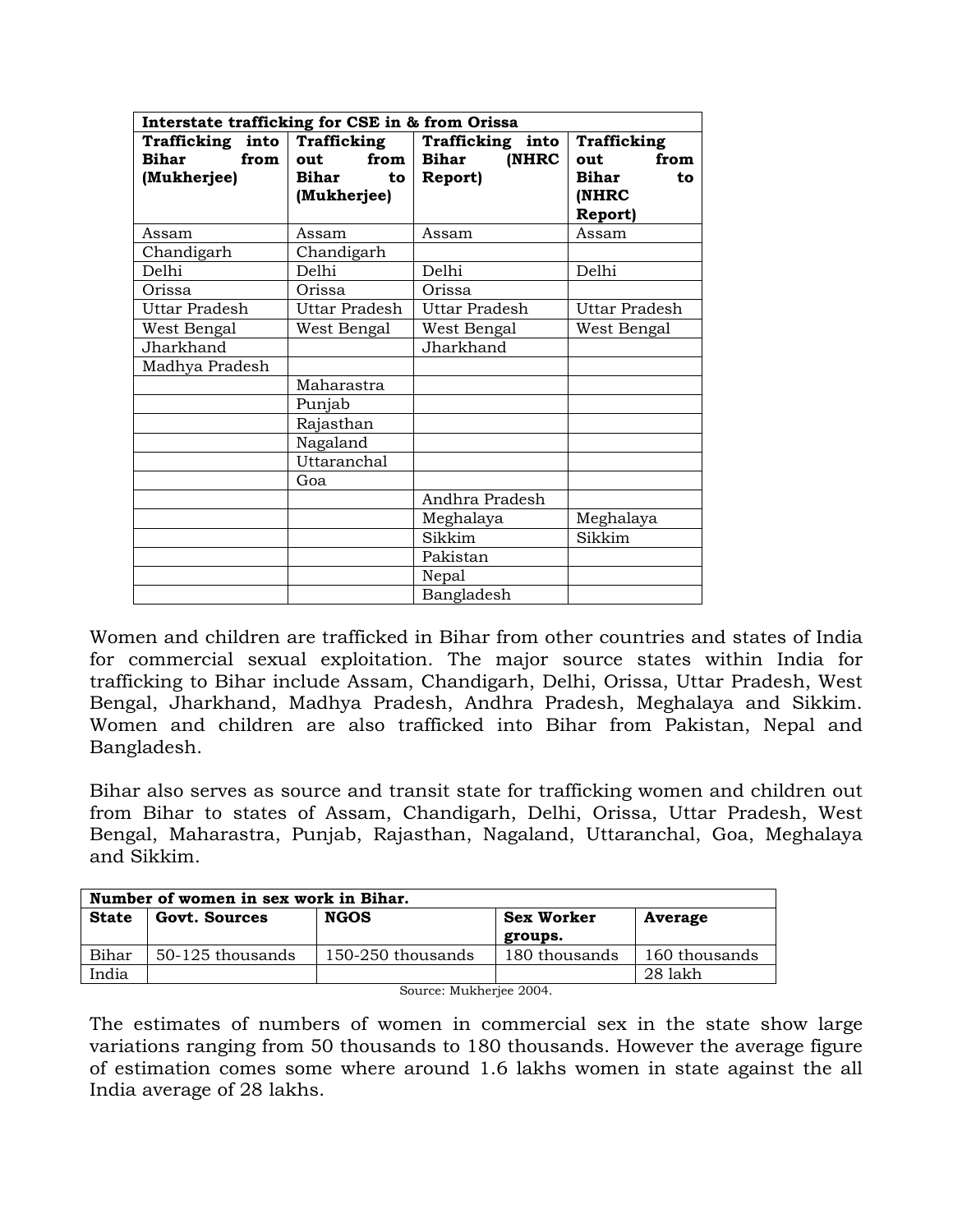| <b>State</b> | Total<br>Female<br>population | Total<br>female 15-<br>$35$ yrs | <b>Estimated</b><br>number of<br>prostitutes | $%$ of<br>prostitutes |
|--------------|-------------------------------|---------------------------------|----------------------------------------------|-----------------------|
| Bihar        | 39724832                      | 9136711                         | 161321                                       | 1.77                  |
| India        | 495738169                     | 113853547                       | 2827534                                      | 2.48                  |
|              |                               | $\sim$<br>.                     | $\sim$ $\sim$ $\sim$ $\sim$                  |                       |

Source: Mukherjee 2004

In Bihar 1.77 percent of it total female population between the ages of 15 to 35 years is in commercial sex by direct or indirect compulsions those drive them into the flesh market. At the all India level the same average stands to be at 2.48 percent.

|       | Age profile of women in sex work in Bihar. |              |                            |            |           |            |  |  |  |  |  |  |
|-------|--------------------------------------------|--------------|----------------------------|------------|-----------|------------|--|--|--|--|--|--|
| State | $\leq$ 18 vears                            | $18-22$ yrs. | 23-27<br>Vrs.              | 28-32 yrs. | 33-37yrs. | $>38$ vrs. |  |  |  |  |  |  |
| Bihar | 6.54                                       | .92          | 35.77                      |            |           | 4.87       |  |  |  |  |  |  |
| India | 35.47                                      | 35.98        | 10 70                      | 6.78       |           | 0.28       |  |  |  |  |  |  |
|       |                                            |              | $\alpha$ $\alpha$ $\alpha$ |            |           |            |  |  |  |  |  |  |

Source: Mukherjee 2004.

A majority of the girls victim of commercial sexual exploitation in Bihar are minors below the age of 18 years. In North Bihar, while 45 per cent of sex workers are between 13-18 years, 40 per cent are between 19-22 and 15 per cent in 22-32 age groups (Survey report by Bhoomika Vihar). A survey in Bihar revealed that roadside brothels for truck drivers in the Aurangabad and Sasaram districts offered sex workers aged between 6 and 18 years (Child prostitution in India-"Child prostitution is the ultimate denial of the rights of the child." Dr Jon E Rhode, UNICEF).

| <b>State</b> | % of prostitute entry<br>before 18 years of age |
|--------------|-------------------------------------------------|
| Bihar        | 72.3                                            |
| India        | 35.47                                           |
|              | .<br>$\sim$ $\sim$ $\sim$ $\sim$<br>$\sim$      |

Source: Mukherjee 2004.

According to the Mukherjee report 2004, 72.3 percent girls in Bihar enter the flesh trade before they attain the age of majority. This is more than two time the ratio for all India of minor girls being forced into flesh trade. All all India level more than 35 percent girls are forced into flesh trade before they are of the age of 18 years.

| Major causes of Sex work in % |          |           |               |                 |  |  |  |  |  |  |  |
|-------------------------------|----------|-----------|---------------|-----------------|--|--|--|--|--|--|--|
| <b>State</b>                  | Economic | Family    | Social custom | <b>Violence</b> |  |  |  |  |  |  |  |
|                               | distress | tradition |               |                 |  |  |  |  |  |  |  |
| Bihar                         | 20.13    | 51.79     | 3.08          | 20.02           |  |  |  |  |  |  |  |
| India                         | 61.67    | 12.36     | 3.39          | .02             |  |  |  |  |  |  |  |

Source: Mukherjee 2004.

Only 20.13 percent victims in Bihar against 61.67 percent at all India level, cited the economic distress as reason behind their being in the flesh trade. Maximum 51.79 percent of women are forced into flesh trade in Bihar due to family tradition or acceptance. This is against 12.36 percent at all India level and shows the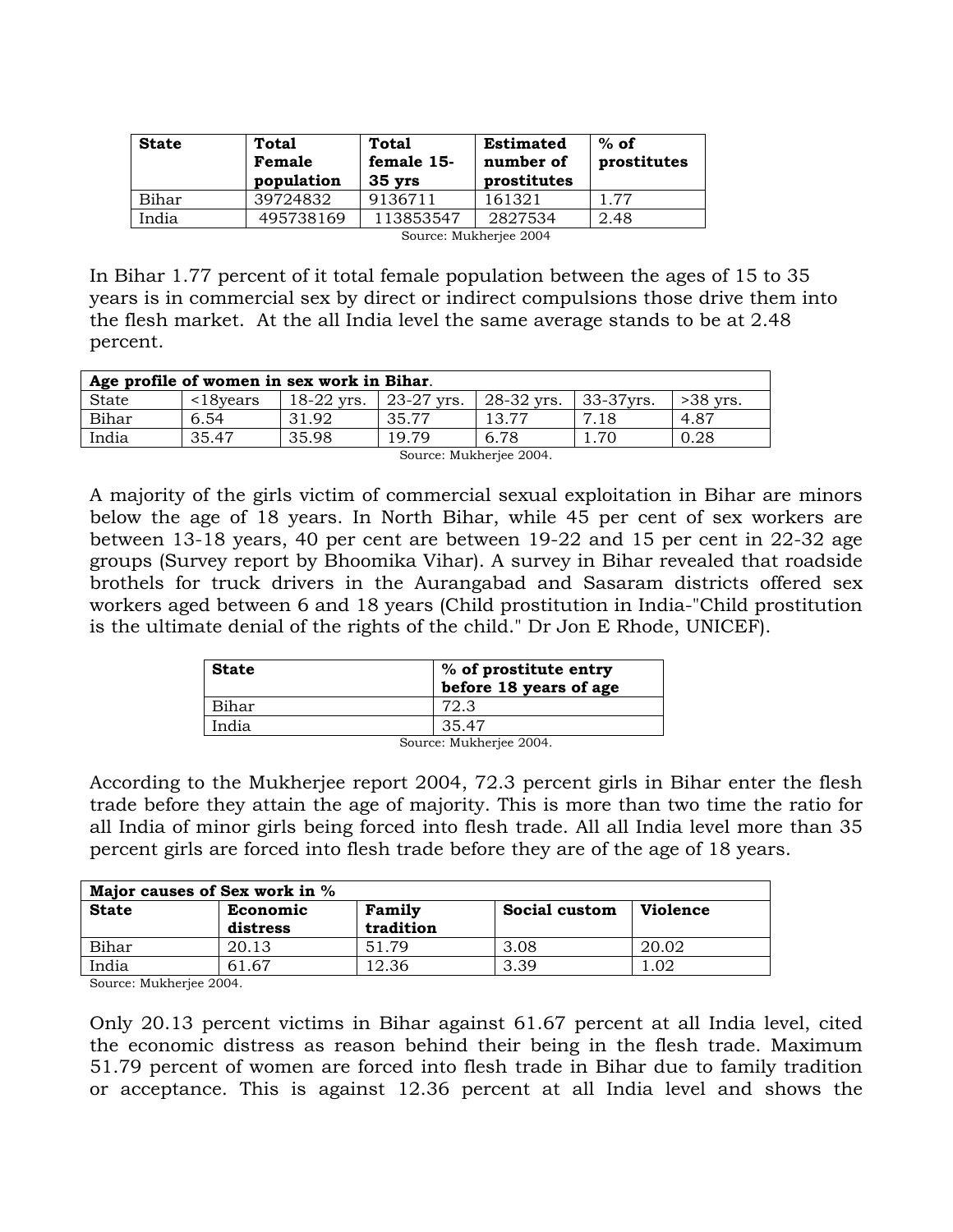established character of the exploitative system in state. The third highest cause behind girls being forced into flesh trade in state is violence against women and abusive or deceptive relations.

| Reasons for continuance |           |                       |                   |  |  |  |  |  |  |
|-------------------------|-----------|-----------------------|-------------------|--|--|--|--|--|--|
| <b>State</b>            | Poverty   | Unemployment          | <b>Illiteracy</b> |  |  |  |  |  |  |
| Bihar                   | 15.38     | 6.41                  | റാ<br>1 ت. 2      |  |  |  |  |  |  |
| India                   | 44.<br>14 | .89<br>$\overline{ }$ | 5.62              |  |  |  |  |  |  |
|                         |           |                       |                   |  |  |  |  |  |  |

Source: Mukherjee 2004.

Family acceptance is also the major reason behind women continuing in the sordid trade and their inability to come out of it. More than 36 percent of women continue to be exploited in state due to family acceptance of the vice in society. Poverty is the second major cause behind continuance of women in flesh trade and accounts for 15.38 percent women continuing with the trade. Unemployment and stigma are other major factors working as hurdle and enforcing inability in women from taking steps to come out of the sexual exploitation.

|              | <b>Reasons for continuance</b> |                      |                                                                 |  |  |  |  |  |  |  |  |
|--------------|--------------------------------|----------------------|-----------------------------------------------------------------|--|--|--|--|--|--|--|--|
| <b>State</b> | Stigma                         | Family<br>acceptance | Non implementation of law<br>& lack of proper<br>rehabilitation |  |  |  |  |  |  |  |  |
| Orissa       | 5.26                           | 36.41                | 1.79                                                            |  |  |  |  |  |  |  |  |
| India        | 2.95                           | 8.37                 | 2.0                                                             |  |  |  |  |  |  |  |  |

Source: Mukherjee 2004.

In Bihar the Criminal- politico nexus had only helped the exploiters in trafficking of women and children. Powerful criminals and politicians patronize well established networks of call girl rackets. Children even in protection and children homes are forced into flesh trade by the governemnt employees their. Four girls, who surrendered before a Magistrate, accused the home authorities of forcible engaging them in prostitution. "The authorities, with the help of security, were taking us out regularly in the night to various people" (The Telegraph; Sunday March 14, 2004-88 boys flee Bihar remand homes, By K.C. Philip).

#### **State Response:**

Except for the few NGOs who on there own are continuing with there good work the issue of trafficking yet is not a issue for government or society in Bihar.

The State Advisory Committee, under ITPA and Supreme Court directives in 1990 is yet to be formed. No special Police officers have been nominated under ITPA 13 (1). No Anti trafficking and prevention cells and Task Forces in Red Light/High Risk Areas have been formed. The advisory committees of NGOs to assist the Special Police officers have not been formed.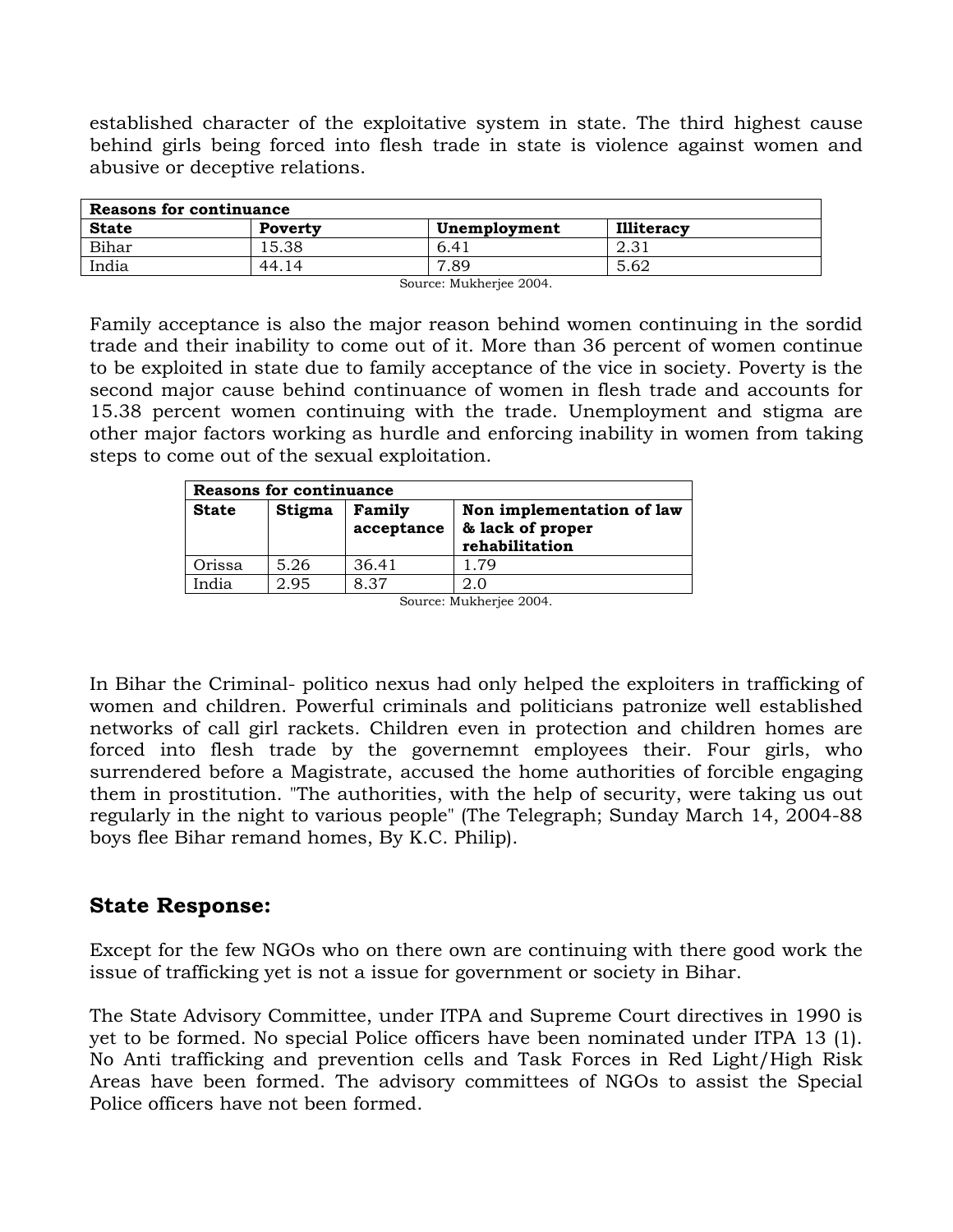There is no Plan of Action in state to combat trafficking, neither is there any policy for rehabilitation of the victims. Nodal agency to coordinate and implement the legal and administrative instruments had not been identified by the government and the Coordination Committee as provisioned in national Plan of Action had not been formed.

No efforts have been made ever by the government to coordinate with BSF with a view to stop cross border trafficking from Nepal. The provisions of the Juvenile Justice (Care and protection) Act 2000 have yet not been implemented in the state and the administrative structure viz. Juvenile Boards and Committees, involvement of NGOs had not materialized in a proper manner.

There is not a single home in state for the terminally ill and HIV infected victims.

There are 2 Help Lines, 33 family counseling centres and 33 short stay homes in state run by government or by NGOs. Four short stay homes are in high supply areas. There are 13 Juvenile homes in the state.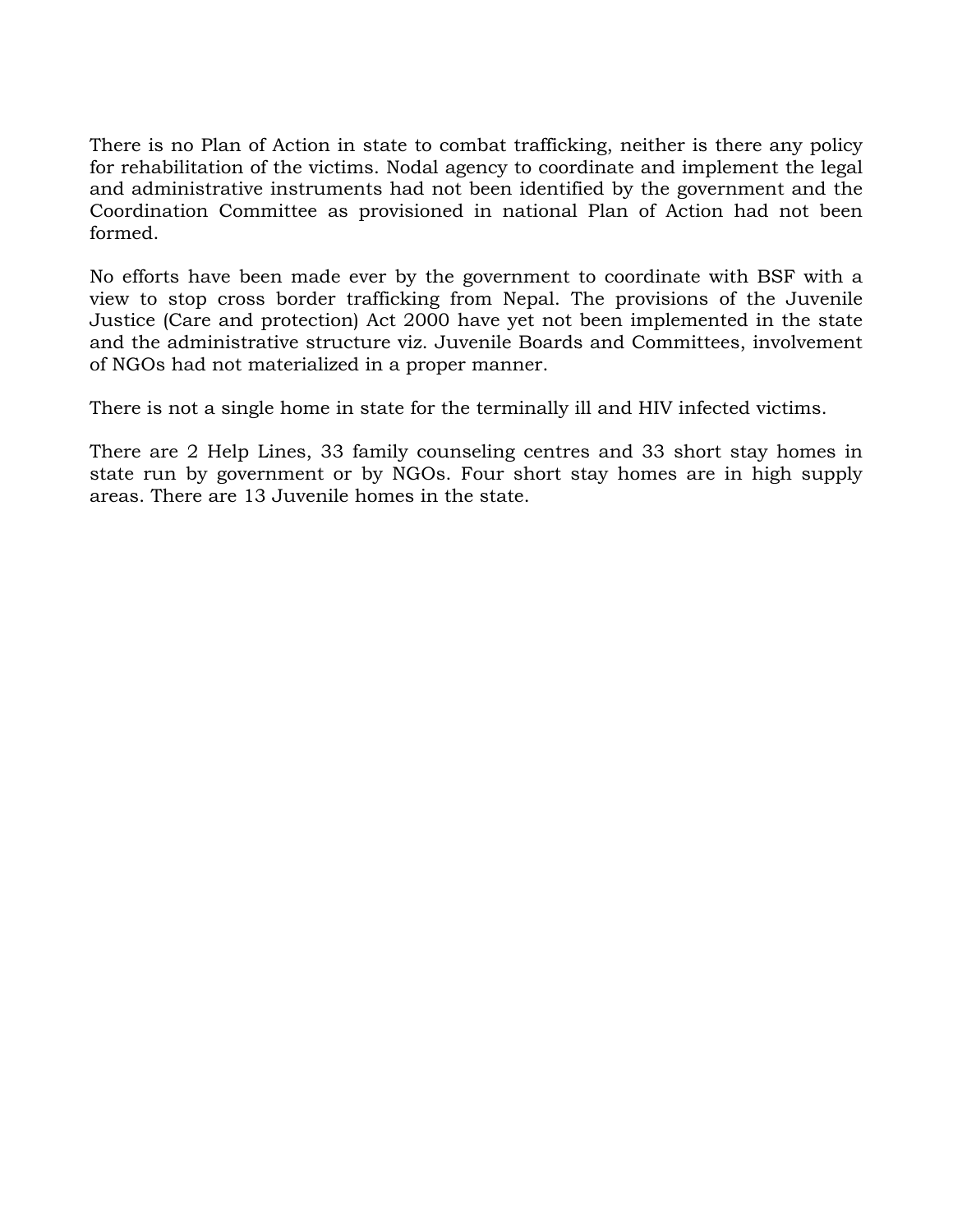|                 | $\frac{9}{6}$      |                  |                 |                   |                    | <b>Marria</b> |                  |                   |       | RTI        | <b>HIV</b>        | Sympt         | Con               | <b>HIV</b> | <b>Traff</b> |
|-----------------|--------------------|------------------|-----------------|-------------------|--------------------|---------------|------------------|-------------------|-------|------------|-------------------|---------------|-------------------|------------|--------------|
|                 | of<br><b>State</b> | Sex-             | Rank            | Lit.              | Fem.               | ge<br>below   |                  |                   |       | <b>STI</b> |                   | oms<br>of RTI | dom<br>usag       | Prev       |              |
| <b>District</b> | popul              | <b>Ratio</b>     | 2001            | 2001              | Lit.               | <b>legal</b>  |                  | <b>Visit</b>      | Inst. |            |                   |               | e                 |            |              |
|                 | ation              | 2001             |                 |                   | 2001               | age           | Full             | <b>By</b>         | Deli  |            |                   |               |                   |            |              |
|                 | 2001               |                  |                 |                   |                    | Girls         | <b>ANC</b>       | <b>ANM</b>        | very  |            |                   |               |                   |            |              |
| Araria          | 2.56               | 916              | 19              | 34.94             | 22.14              | 50.5          | $2.1*$           | 6.7               | 9.1   | 91.9       | 19.2              | $4.0*$        | $0.9*$            |            | Yes          |
| Aurangabad      | 2.42               | 936              | 8               | 57.50             | 42.04              | 45.6          | $1.4*$           | $0.6*$            | 21.3  | 93.0       | 20.1              | $3.7*$        | $1.2*$            |            | Yes          |
| Banka           | 1.94               | 908              | 26              | 43.40             | 29.10              | 56.0          | 6.4              | $0.6*$            | 25.4  | 98.8       | 22.7              | $3.6*$        | $2.6*$            |            |              |
| Begusarai       | 2.83               | 911              | 23              | 48.55             | 36.21              | 50.6          | $2.7*$           | $0.3*$            | 15.7  | 92.8       | 26.8              | $7.0*$        | $1.7*$            | Yes        | Yes          |
| Bhagalpur       | 2.93               | 878              | 36              | $\frac{1}{50.28}$ | 38.83              | 42.6          | $\overline{6.2}$ | $1.8*$            | 29.2  | 98.9       | 38.1              | $6.0*$        | $2.8*$            | Yes        | Yes          |
| Bhojpur         | 2.69               | 900              | 30              | 59.71             | 42.81              | 55.3          | 6.8              | $1.1*$            | 37.4  | 97.1       | 32.3              | $2.6*$        | $2.4*$            |            | Yes          |
| Buxar           | 1.69               | $\overline{901}$ | $\overline{28}$ | 57.49             | 40.36              | 59.2          | $3.0*$           | $1.4*$            | 30.4  | 97.2       | 23.0              | $5.9*$        | $\overline{2.8}$  |            | Yes          |
| Darbhanga       | 3.96               | 914              | $\overline{22}$ | 44.32             | 30.35              | 49.8          | $4.1*$           | $1.2*$            | 16.9  | 96.0       | 38.9              | $3.8*$        | $1.6*$            | Yes        | Yes          |
| Gaya            | 4.18               | 937              | $\overline{7}$  | 51.07             | 37.40              | 54.7          | $4.7*$           | $1.6*$            | 23.6  | 90.7       | 25.2              | $7.3*$        | $1.3*$            | Yes        | Yes          |
| Gopalganj       | 2.59               | 1,005            | $\overline{2}$  | 48.19             | 32.81              | 34.6          | 7.0              | $0.6*$            | 24.0  | 97.6       | 29.7              | $8.2*$        | $2.0*$            |            | Yes          |
| Jamui           | 1.69               | 917              | 17              | 42.74             | 26.92              | 64.7          | 10.3             | $0.1*$            | 23.5  | 95.3       | 20.0              | $2.0*$        | $1.\overline{5*}$ |            |              |
| Jehanabad       | 1.82               | 928              | 10              | 56.03             | 40.08              | 60.4          | $4.1*$           | $2.0*$            | 35.1  | 93.4       | 25.8              | $7.6*$        | $1.5*$            |            | Yes          |
| Kaimur          | 1.55               | $\overline{907}$ | $\overline{27}$ | 55.57             | 38.90              | 48.6          | $2.1*$           | $0.1*$            | 33.6  | 90.9       | 29.8              | $20.9*$       | $2.5*$            |            | Yes          |
| Katihar         | 2.88               | 919              | 16              | 35.29             | $\overline{24.03}$ | 46.2          | $4.3*$           | $1.6*$            | 13.1  | 95.4       | 28.9              | $9.4*$        | $1.4*$            | Yes        | Yes          |
| Khagaria        | 1.54               | 890              | 34              | 41.56             | 29.62              | 58.2          | $2.2*$           | $1.3*$            | 15.1  | 89.9       | 25.0              | $5.4*$        | $0.9*$            | Yes        | Yes          |
| Kishanganj      | 1.56               | 940              | 6               | 31.02             | 18.49              | 42.6          | $1.8*$           | $0.7*$            | 14.1  | 84.0       | 22.4              | $9.4*$        | $1.2*$            | Yes        | Yes          |
| Lakhisarai      | 0.97               | 923              | $\overline{12}$ | 48.21             | 34.26              | 57.4          | 9.3              | $0.2*$            | 25.4  | 96.7       | 24.3              | $2.7*$        | $0.9*$            |            |              |
| Madhepura       | 1.84               | 915              | 21              | 36.19             | 22.31              | 54.3          | 6.3              | $0.5*$            | 11.8  | 89.2       | 17.3              | $0.0*$        | $0.3*$            |            | Yes          |
| Madhubani       | 4.31               | 943              | $\overline{5}$  | 42.35             | 26.56              | 60.8          | $3.5*$           | 19.0              | 7.7   | 71.0       | 26.2              | $5.9*$        | $0.8*$            | Yes        | Yes          |
| Munger          | 1.37               | 878              | $\overline{35}$ | 60.11             | 47.97              | 48.3          | $4.0*$           | $0.0*$            | 38.8  | 96.7       | 36.8              | $6.8*$        | $2.6*$            |            | Yes          |
| Muzaffarpur     | 4.52               | 928              | 9               | 48.15             | 35.20              | 44.5          | $5.3*$           | $2.5*$            | 19.4  | 66.6       | 38.4              | $8.2*$        | $1.5*$            | Yes        | Yes          |
| Nalanda         | 2.86               | 915              | 20              | 53.64             | 39.03              | 59.6          | $2.0*$           | $1.3*$            | 30.8  | 96.8       | 27.0              | $8.3*$        | $1.1*$            |            | Yes          |
| Nawada          | 2.18               | 948              | $\overline{4}$  | 47.36             | 32.64              | 58.6          | $3.9*$           | $1.5*$            | 26.1  | 90.9       | 27.3              | $12.5*$       | 2.4               |            | Yes          |
| West            | 3.67               | 901              | 29              | 39.63             | 25.85              |               |                  |                   |       |            |                   |               |                   | Yes        | Yes          |
| Champaran       |                    |                  |                 |                   |                    | 63.9          | $0.8*$           | 11.1              | 28.6  | 51.6       | 7.7               | 51.1          | $0.4*$            |            |              |
| Patna           | 5.68               | 873              | $\overline{37}$ | 63.82             | 52.17              | 44.7          | 12.8             | $2.3*$            | 45.3  | 96.0       | 47.5              | $5.7*$        | 4.1               | Yes        | Yes          |
| East            | 4.75               | 898              | 31              | 38.14             | 24.65              |               |                  |                   |       |            |                   |               |                   | Yes        | Yes          |
| Champaran       |                    |                  |                 |                   |                    | 59.0          | 9.7              | 4.6               | 18.6  | 80.5       | 26.0              | $9.3*$        | $1.2*$            |            |              |
| Purnia          | 3.07               | 916              | 18              | 35.51             | 23.72              | 42.2          | $3.1*$           | $0.0*$            | 13.0  | 96.5       | $\overline{27.1}$ | $4.3*$        | $1.2*$            |            | Yes          |
| Rohtas          | 2.95               | 909              | 25              | 62.36             | 46.62              | 46.8          | $\overline{5.9}$ | $0.5*$            | 39.7  | 86.6       | 30.7              | $3.3*$        | $1.4*$            |            | Yes          |
| Saharsa         | 1.82               | 910              | 24              | 39.28             | 25.31              | 47.9          | $3.1*$           | $0.3*$            | 16.4  | 99.5       | 30.1              | $1.8*$        | $1.8*$            |            | Yes          |
| Samastipur      | 4.12               | $\overline{927}$ | $\overline{11}$ | 45.76             | 32.69              | 67.7          | $\overline{4.5}$ | $\overline{2.2*}$ | 11.1  | 87.0       | 17.8              | $5.9*$        | $1.2*$            |            | Yes          |
| Saran           | 3.92               | 965              | $\overline{3}$  | 52.01             | 35.74              | 28.9          | 7.2              | $0.0*$            | 15.9  | 95.8       | 35.1              | $0.8*$        | 4.3               |            | Yes          |
| Sheikhpura      | 0.63               | $\overline{920}$ | 14              | 49.01             | 34.13              | 85.0          | $4.7*$           | 8.2               | 23.1  | 62.7       | $\overline{26.2}$ | $30.4*$       | $0.6*$            |            |              |
| Sheohar         | 0.62               | 896              | 32              | 37.01             | 27.43              | 59.2          | $3.4*$           | $0.0*$            | 8.4   | 97.5       | 21.5              | $7.7*$        | $0.5*$            |            |              |
| Sitamarhi       | 3.22               | 893              | 33              | 39.38             | 26.35              | 56.0          | $3.3*$           | $0.8*$            | 11.6  | 95.2       | $\overline{21.4}$ | $3.9*$        | $1.2*$            |            | Yes          |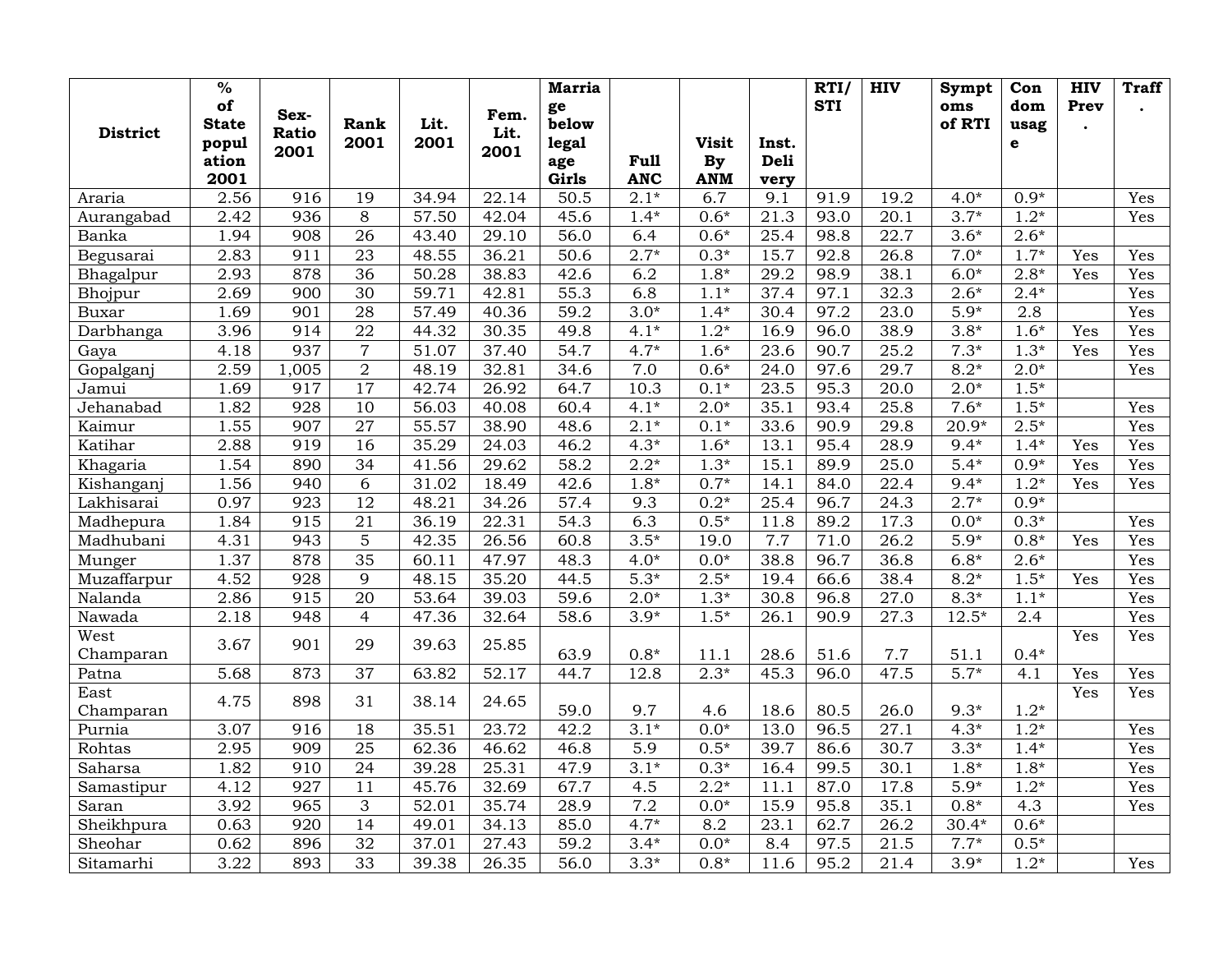| $\sim$ $\sim$ $\sim$ $\sim$<br>Sıwan | $\sim$ $-$<br>◡. | $\sim$ $\sim$<br>$\overline{a}$ |          | $\sim$ $\sim$<br>34.U | 37.96<br>۰⊿۰<br>ັ | 39.5             |             | $\overline{ }$<br>U. | 24.1                  | $\circ$<br>o4.3                 | $\sim$ $-$<br>41.4 | $\Omega$<br>v.v             | ົ<br>◡.∠                            | Yes |
|--------------------------------------|------------------|---------------------------------|----------|-----------------------|-------------------|------------------|-------------|----------------------|-----------------------|---------------------------------|--------------------|-----------------------------|-------------------------------------|-----|
| Supaul                               | <u> 4. 1</u>     | 920                             | -<br>∸   | 37.80                 | 21.02             | - -<br>01.1      | ገ ባ*<br>4.4 | $\overline{ }$<br>∪. | $\sim$ $\sim$<br>14.V | 85.<br>痴                        | - -<br>15.         | $9.0*$                      | ብ*<br>$\mathbf{1} \cdot \mathbf{U}$ |     |
| $\sim$ $\sim$<br>Vaishali            | $\sim$<br>◡.     | oo.<br>ソムエ                      | . .<br>∸ | $\sim$<br>⊽⊥.∪        | 38.1              | . .<br>n<br>01.U | .           | <b>1*</b><br>. .     | $\cap$<br>40.1        | 93.<br>$\overline{\phantom{a}}$ | . U                | $\sim$<br>$\Omega*$<br>10.U | ൧                                   | Yes |

| <b>District</b> | <b>HIV</b> | <b>HIV</b>    | <b>Trafficking</b> | Trafficking   |
|-----------------|------------|---------------|--------------------|---------------|
|                 | Prevalence | Vulnerability |                    | Vulnerability |
| Patna           | Yes        | High          | Yes                | High          |
| East Champaran  | Yes        | High          | Yes                | High          |
| Muzaffarpur     | Yes        | High          | Yes                | High          |
| Madhubani       | Yes        | High          | Yes                | High          |
| Gaya            | Yes        | High          | Yes                | High          |
| Samastipur      |            | High          | Yes                | High          |
| Darbhanga       | Yes        | High          | Yes                | High          |
| Saran           |            | High          | Yes                | High          |
| West Champaran  | Yes        | High          | Yes                | High          |
| Vaishali        |            | High          | Yes                | High          |
| Siwan           |            | High          | Yes                | High          |
| Sitamarhi       |            | High          | Yes                | High          |
| Purnia          |            | High          | Yes                | High          |
| Rohtas          |            | High          | Yes                | High          |
| Bhagalpur       | Yes        | High          | Yes                | High          |
| Katihar         | Yes (HIGH) | High          | Yes                | High          |
| Nalanda         |            | High          | Yes                | High          |
| Begusarai       | Yes        | High          | Yes                | High          |
| Bhojpur         |            | High          | Yes                | High          |
| Gopalganj       |            | High          | Yes                | High          |
| Araria          |            | High          | Yes                | High          |
| Aurangabad      |            | High          | Yes                | High          |
| Nawada          |            | High          | Yes                | High          |
| Supaul          |            | High          | Yes                | High          |
| Banka           |            | Moderate      |                    | Moderate      |
| Madhepura       |            | High          | Yes                | High          |
| Jehanabad       |            | High          | Yes                | High          |
| Saharsa         |            | High          | Yes                | High          |
| <b>Buxar</b>    |            | High          | Yes                | High          |
| Jamui           |            | Moderate      |                    | Moderate      |
| Kishanganj      | Yes        | High          | Yes                | High          |
| Kaimur          |            | High          | Yes                | High          |